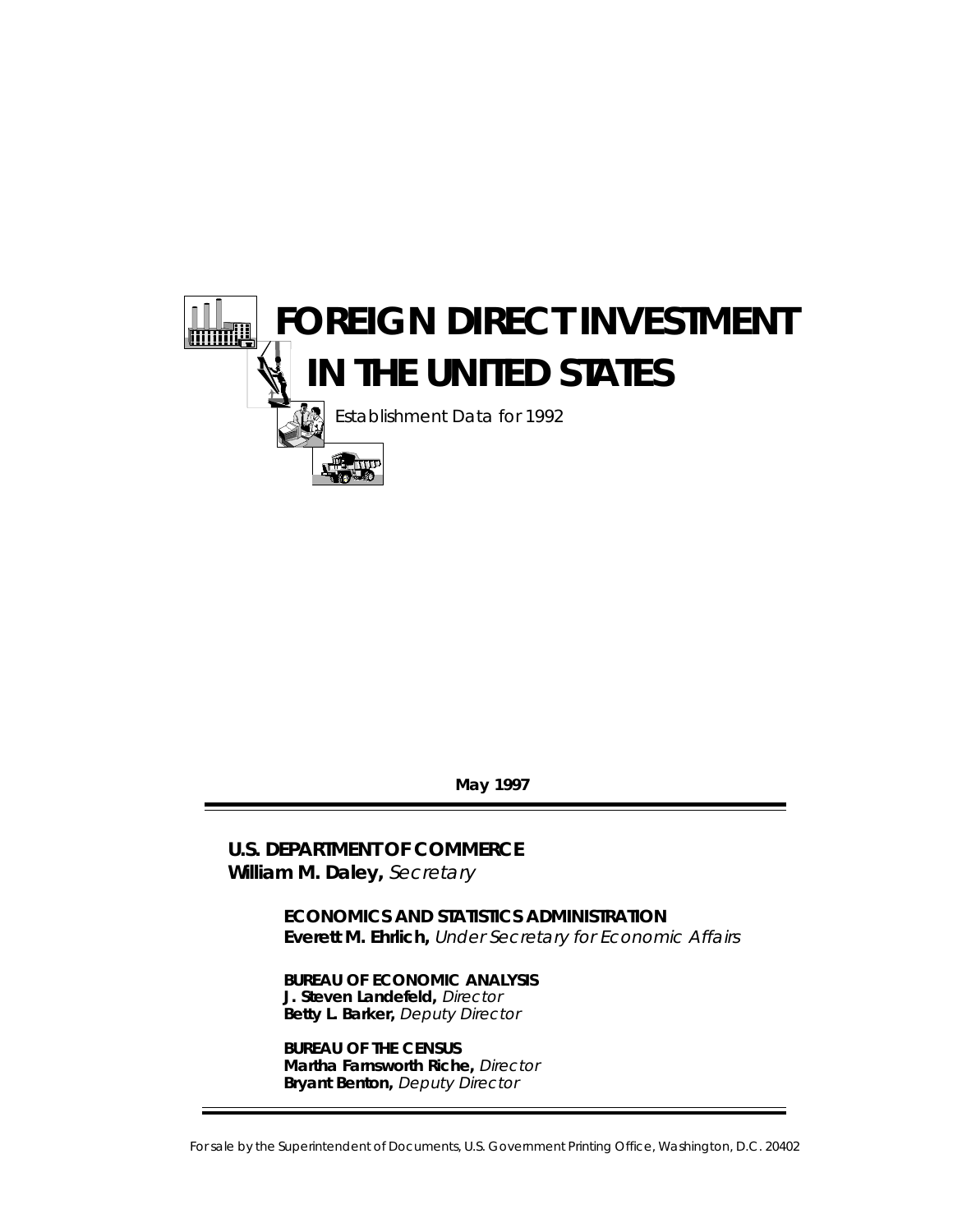# **METHODOLOGY**

# **Introduction**

The data in this volume cover the operations of establishments of U.S. affiliates of foreign companies in 1992. A U.S. affiliate is a U.S. business enterprise that is owned 10 percent or more, directly or indirectly, by a foreign  $person.<sup>1</sup>$ 

The volume is divided into two parts. The first covers all industries and presents data on the number, employment, payroll, and shipments or sales of the establishments of U.S. affiliates (hereinafter referred to as "foreign-owned establishments"); it includes data by detailed industry for nonmanufacturing and totals for manufacturing as a whole. The second part presents these data items by detailed industry within manufacturing as well as additional items for manufacturing establishments, including value added, total compensation of employees, employee benefits, hourly wage rates of production workers, and expenditures for new plant and equipment. In addition to data by industry, both parts present data by State and by country of owner.2

The data for this volume were obtained from the Census Bureau's 1992 Economic Censuses and Standard Statistical Establishment List (SSEL).<sup>3</sup> They are the result of

2. The data are also available on diskette. In addition to the tables in this volume, the diskette includes tables with more detailed State-by-industry data than are shown here. See "Data Availability."

a project that links Bureau of Economic Analysis (BEA) enterprise, or company, data on foreign direct investment in the United States with Bureau of the Census establishment data for all U.S. businesses<sup>4</sup>. The project was authorized by the Foreign Direct Investment and International Financial Data Improvements Act of 1990.

This volume updates data for foreign-owned manufacturing and nonmanufacturing establishments published in *Foreign Direct Investment in the United States: Establishment Data for 1987* and data for foreign-owned manufacturing establishments for 1988–91 published in *Foreign Direct Investment in the United States: Establishment Data for Manufacturing*, in separate volumes for each year (see Data Availability).

To aid comparisons of the data in this publication with those in the publications for earlier years, [tables A and B](#page-2-0) provide cross-references between the table numbers used in this publication and those used in the publications for 1987–91.

Analyses of the data from the link are available in three SURVEY OF CURRENT BUSINESS articles: "Foreign Direct Investment in the United States: Establishment Data for 1987," in the October 1992 issue of the SURVEY, gives an overview of the 1987 data and an analysis of the attributes of industries with substantial foreign direct investment activity; ["Characteristics of Foreign-Owned U.S. Manu](http://www.stat-usa.gov/BEN/bea/internat/fdinvest/scbart/1994/0194iid.pdf)[facturing Establishments,"](http://www.stat-usa.gov/BEN/bea/internat/fdinvest/scbart/1994/0194iid.pdf) in the January 1994 SURVEY, presents a profile of foreign-owned manufacturing establishments using the 1990 data; and ["Differences in](http://www.stat-usa.gov/BEN/bea/internat/fdinvest/scbart/1996/0396iid.pdf) [Foreign-Owned U.S. Manufacturing Establishments by](http://www.stat-usa.gov/BEN/bea/internat/fdinvest/scbart/1996/0396iid.pdf) [Country of Owner,"](http://www.stat-usa.gov/BEN/bea/internat/fdinvest/scbart/1996/0396iid.pdf) in the March 1996 SURVEY, uses the 1991 data to examine whether industry-mix and operating characteristics of foreign-owned U.S. manufacturing establishments vary by country of owner. In addition, an article that will analyze the 1992 data from a regional perspective is planned.

<sup>1. &</sup>quot;Person" is broadly defined to include any individual, corporation, branch, partnership, associated group, association, estate, trust, or other organization and any government (including any corporation, institution, or other entity or instrumentality of a government). The data are not adjusted for percentage of foreign ownership. Thus, for example, the employment data shown here include all employees at the establishments of each U.S. affiliate, even though the foreign investor may own as little as 10 percent of the affiliate. However, most affiliates are majority owned; according to Bureau of Economic Analysis data, U.S. affiliates that are majority owned (that is, affiliates that are owned more than 50 percent by foreign direct investors) accounted for 83 percent of all employment by U.S. affiliates in 1992.

<sup>3.</sup> The Census Bureau's 1992 Economic Censuses include the Census of Mineral Industries, Census of Construction Industries, Census of Manufactures, Census of Transportation, Communication, and Utilities, Census of Retail Trade, Census of Wholesale Trade, Census of Financial, Insurance, and Real Estate Industries, and Census of Service Industries. Data for foreign-owned establishments in the following industries are from the SSEL: Agriculture services, forestry, and fishing; a few industries in transportation and public utilities; trusts in finance, insurance, and real estate; and private education and noncommercial.

Data for all U.S. establishments with which the data for foreign-owned establishments are compared are either from the Economic Censuses or from

the Census Bureau's County Business Patterns publications, which are compilations of data from the SSEL. Data from the economic censuses are published in a number of reports. For this publication, the 1992 Economic Censuses data for all U.S. establishments are from the *1992 Economic Census CD-ROM*, and the scope of the foreign-owned establishment data is consistent with the 1992 Economic Censuses geographic area series reports on CD-ROM.

<sup>4.</sup> An establishment is a single physical location where business is conducted or where services or industrial operations are performed. See the ["Definitions"](#page-9-0) section.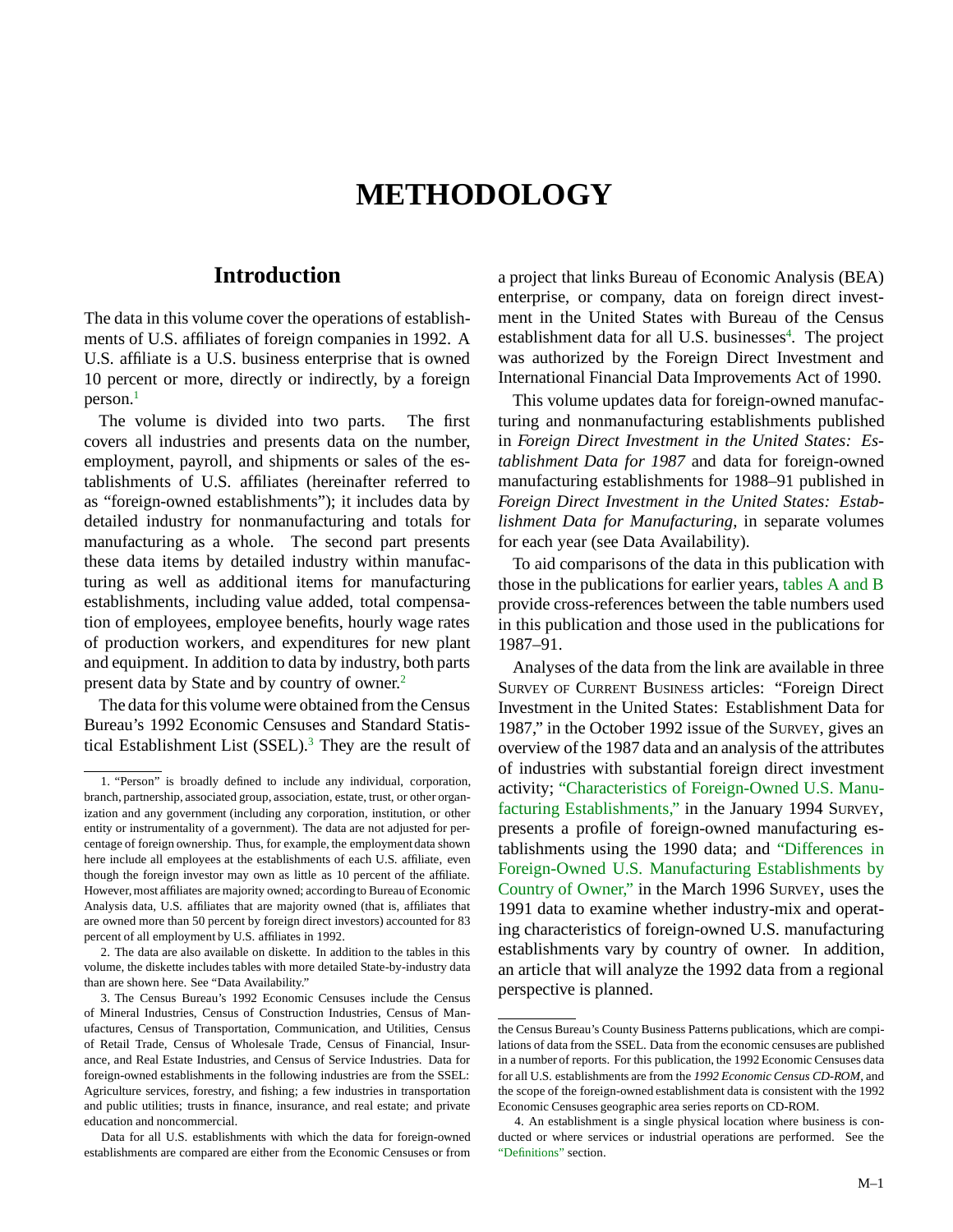<span id="page-2-0"></span>The establishment data from the link project complement BEA's enterprise data for U.S. affiliates. BEA's enterprise data are needed for analyzing the overall significance of, and trends in, direct investment and for compiling the U.S. international transactions accounts, the international investment position of the United States, and the U.S. national income and product accounts. The data on positions and transactions between U.S. affiliates and their foreign parents used in compiling the national and international accounts exist only at the enterprise level. Analyses of some topics, such as profits and taxes, are meaningful only at that level. Furthermore, balance sheets and income statements containing the critical, nonduplicative financial and operating data needed for examining these topics exist only at the enterprise level.

The establishment data facilitate analyses of the activities and importance of foreign-owned U.S. companies in specific, detailed industries. Each establishment of an enterprise can be classified separately in the establishment data, while BEA's enterprise data classify the entire enterprise, however diversified, in one industry. Furthermore, the level of industry classification can be much more detailed for individual establishments than is appropriate for consolidated enterprises, whose operations may span many narrowly defined industries. As a result, foreign-owned establishments can be classified into over

#### **Table A.—Comparison of Tables in Part A of This Publication With Those in Foreign Direct Investment in the United States: Establishment Data for 1987**

| Table in Part A of this publication                                | Comparable table in publication<br>for 1987                                                                         |  |  |  |  |  |  |  |
|--------------------------------------------------------------------|---------------------------------------------------------------------------------------------------------------------|--|--|--|--|--|--|--|
| Group 1. Overview by Industry, Country, and State                  |                                                                                                                     |  |  |  |  |  |  |  |
|                                                                    | 1.1<br>1.2<br>1.3<br>1.4<br>1.5<br>1.6<br>1.7<br>1.8<br>1.9<br>1.12<br>1.13<br>1.15<br>1.16<br>1.18<br>1.19<br>1.21 |  |  |  |  |  |  |  |
| Group 2. Individual States: Detailed Industry Data                 |                                                                                                                     |  |  |  |  |  |  |  |
|                                                                    | 2.1                                                                                                                 |  |  |  |  |  |  |  |
| Group 3. Selected Countries: Industry and State-by-Industry Tables |                                                                                                                     |  |  |  |  |  |  |  |
| A 3.15-A 3.21                                                      | 3.1<br>3.3                                                                                                          |  |  |  |  |  |  |  |

800 industries, while BEA's foreign-owned enterprises can be classified into only 135 industries.

The tables in each part of this volume are organized into three groups. The first group gives an overview of the data by industry, country, and State. The second group presents detailed industry tables for individual States. The third group presents detailed industry tables for selected major investor countries. Some of the tables in each part show totals for key items of all U.S. establishments and the share of the all-U.S. totals accounted for by foreign-owned establishments.

# **How the Link Was Done**

BEA and the Census Bureau exchanged their data in order to identify and obtain data for those U.S. establishments on the SSEL that are foreign-owned. The BEA data used for the link cover U.S. affiliates with total assets, sales, or net income greater than \$1 million; these affiliates account for virtually all of the foreign direct investment universe in terms of value. The SSEL is a computerized list of all U.S. companies and their establishments;

**Table B.—Comparison of Tables in Part M of This Publication With Those in the Publications That Present Establishment Data for Foreign-Owned Manufacturing Establishments for 1988–91**

| Table in Part M of this publication                                                                       | Comparable table in<br>publications for 1988-91                                                                                                                                             |
|-----------------------------------------------------------------------------------------------------------|---------------------------------------------------------------------------------------------------------------------------------------------------------------------------------------------|
| Group 1. Overview by Industry, Country, and State                                                         |                                                                                                                                                                                             |
| M 1.8<br>M 1.11<br>M 1.12<br>M 1.14<br>M 1.15<br>M 1.16<br>M 1.17<br>M 1.18<br>M 1.21<br>M 1.24<br>M 1.25 | 1.1<br>1.2<br>1.3<br>1.4<br>1.5<br>1.6<br>1.7<br>1.8<br>1.9<br>1.10<br>1.11<br>1.12<br>1.13<br>1.14<br>1.15<br>1.16<br>1.17<br>1.18<br>1.19<br>1.20<br>1.21<br>1.22<br>1.23<br>1.24<br>1.25 |
| Group 2. Individual States: Detailed Industry Data                                                        |                                                                                                                                                                                             |
|                                                                                                           | 2.1                                                                                                                                                                                         |
| Group 3. Selected Countries: Industry and State-by-Industry Tables                                        |                                                                                                                                                                                             |
| M 3.1–M 3.7                                                                                               | $3.1 - 3.6$                                                                                                                                                                                 |
|                                                                                                           |                                                                                                                                                                                             |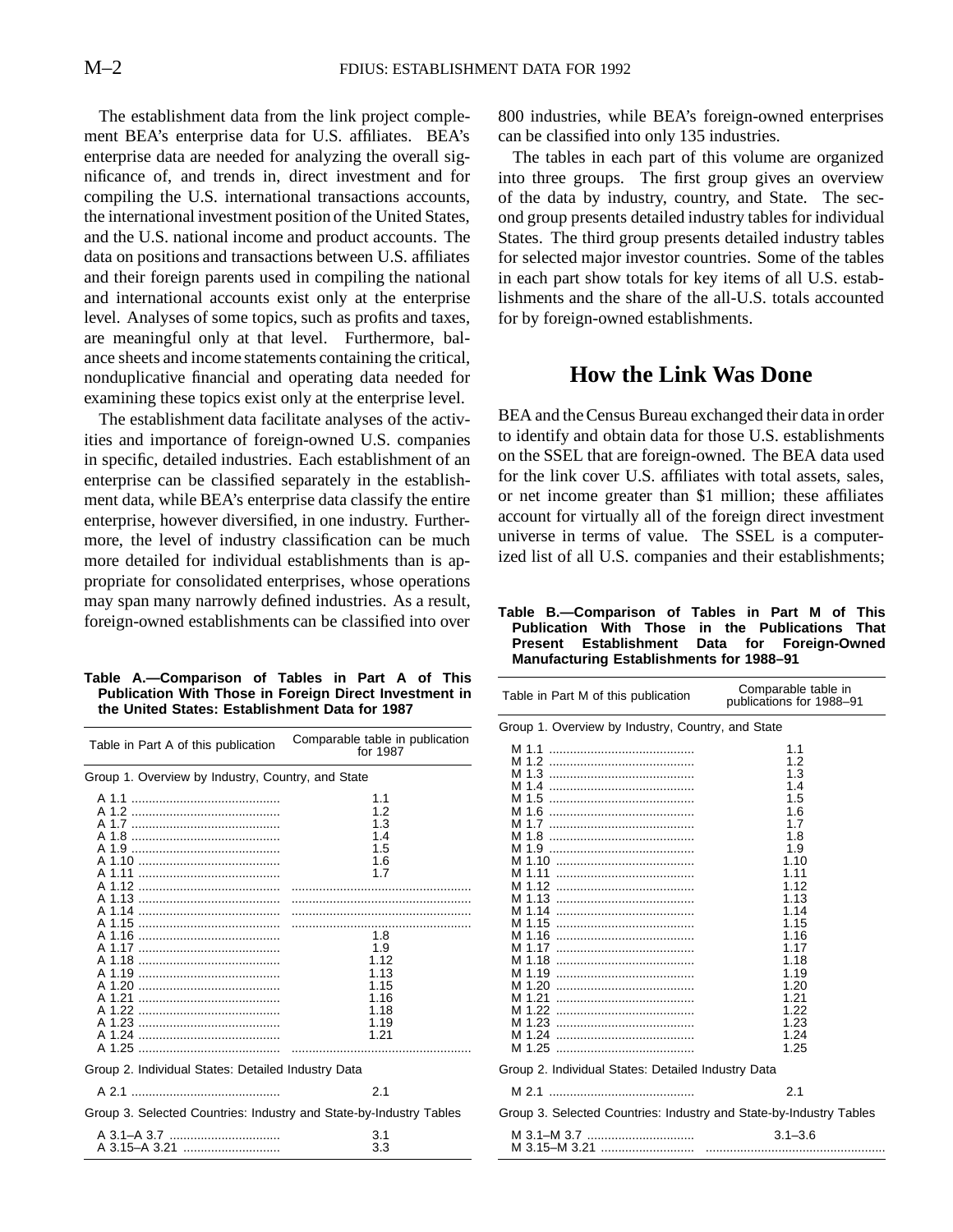it includes names, addresses, and other identification information as well as key economic data obtained from Census Bureau surveys and from administrative records.

Foreign-owned establishments on the SSEL were identified primarily through a computer match of Employer Identification Numbers (EIN's) that are both reported on BEA's surveys of foreign direct investment in the United States and included on the Census Bureau's SSEL. EIN's are identification numbers that companies and their establishments are required to use when filing Federal and State payroll and income taxes. For enterprises that failed to link in the computer match of EIN's, other enterprise identification information, such as names and addresses, was used to match the BEA enterprises to Census Bureau establishments. The data items that are available on the SSEL in Economic Census years are the number of establishments, employment, payroll, and shipments or sales.

To gather the additional data items presented for the manufacturing establishments, the foreign-owned establishments were linked to the 1992 Census of Manufactures. Thus, the detailed data items, such as value added, capital expenditures, and the cost of materials, come from this link with the Census of Manufactures data set.

# **Estimation of Data for Manufacturing**

Some data in the Census of Manufactures, and therefore for foreign-owned manufacturing establishments, are estimated. Published statistics from the Census of Manufactures cover all manufacturing establishments in the United States. However, to reduce the reporting burden, small establishments are exempt from reporting, and data for them are estimated. In addition, estimates are made for reports not received in time for tabulation and publication and for data items that respondents are not able to complete. For establishments that require estimation, selected data items, including employment and payroll, are obtained from the administrative records of the Internal Revenue Service. Data items that are not available from administrative records are estimated using industry-average relationships. For foreign-owned manufacturing establishments, the percentage of the data that is estimated varies depending on the item, the [industry,](#page-4-0) the [country,](#page-6-0) and the [State](#page-7-0) (tables C–E). For example, for manufacturing as a whole, 7 percent of the cost of materials and 10 percent of production worker wages is estimated. Among two-digit manufacturing industries, the percentage of cost of materials that is estimated ranges from less than 1 percent for leather and leather products

to 19 percent for printing and publishing and instruments and related products.

# **Evaluation of the Link**

The data for foreign-owned establishments cover only establishments with employment.<sup>5</sup> Based on BEA data for all industries, U.S. affiliates that linked had 4,701,200 employees and accounted for 97 percent of the employment of all U.S. affiliates in 1992. Virtually all of the large BEA affiliates linked to Census Bureau establishments. Affiliates that failed to link were generally small and together accounted for only 142,100 employees. In general, affiliates failed to link to a Census Bureau establishment because the two agencies had different EIN's or other identification information for a given company or because of the absence of valid EIN's or other identification information.

# **BEA and Census Bureau Data Compared**

In comparing BEA published data on the U.S. affiliates of foreign companies with the data on foreign-owned establishments in this publication, it should be noted that the two data sets differ in coverage, definition, and classification. These differences do not significantly affect comparisons of overall totals but may affect comparisons for specific industries. This section summarizes the key differences.

#### *Coverage differences*

The industry coverage of the Census Bureau's establishment data is somewhat narrower than that of BEA's enterprise data. The Census Bureau's SSEL data do not cover agricultural production of crops and livestock (SIC 01 and 02) and railroad transportation (SIC 40), whereas these industries are covered in the BEA data.<sup>6</sup> The BEA data indicate that employment of affiliates in these industries was relatively small in 1992—2,700 for affiliates in agricultural production of crops and livestock and 18,000 for affiliates in railroad transportation.

The geographic coverage of the Census Bureau's data for foreign-owned establishments is somewhat narrower

<sup>5.</sup> More specifically, the data cover any foreign-owned establishment that had one or more paid employees sometime during 1992.

<sup>6.</sup> In general, the Census Bureau's SSEL data cover establishments with employees subject to the Federal Insurance Contributions Act (FICA). Data for establishments with employees that are exempt from FICA, such as those in agricultural production of crops and livestock and railroad transportation, are excluded.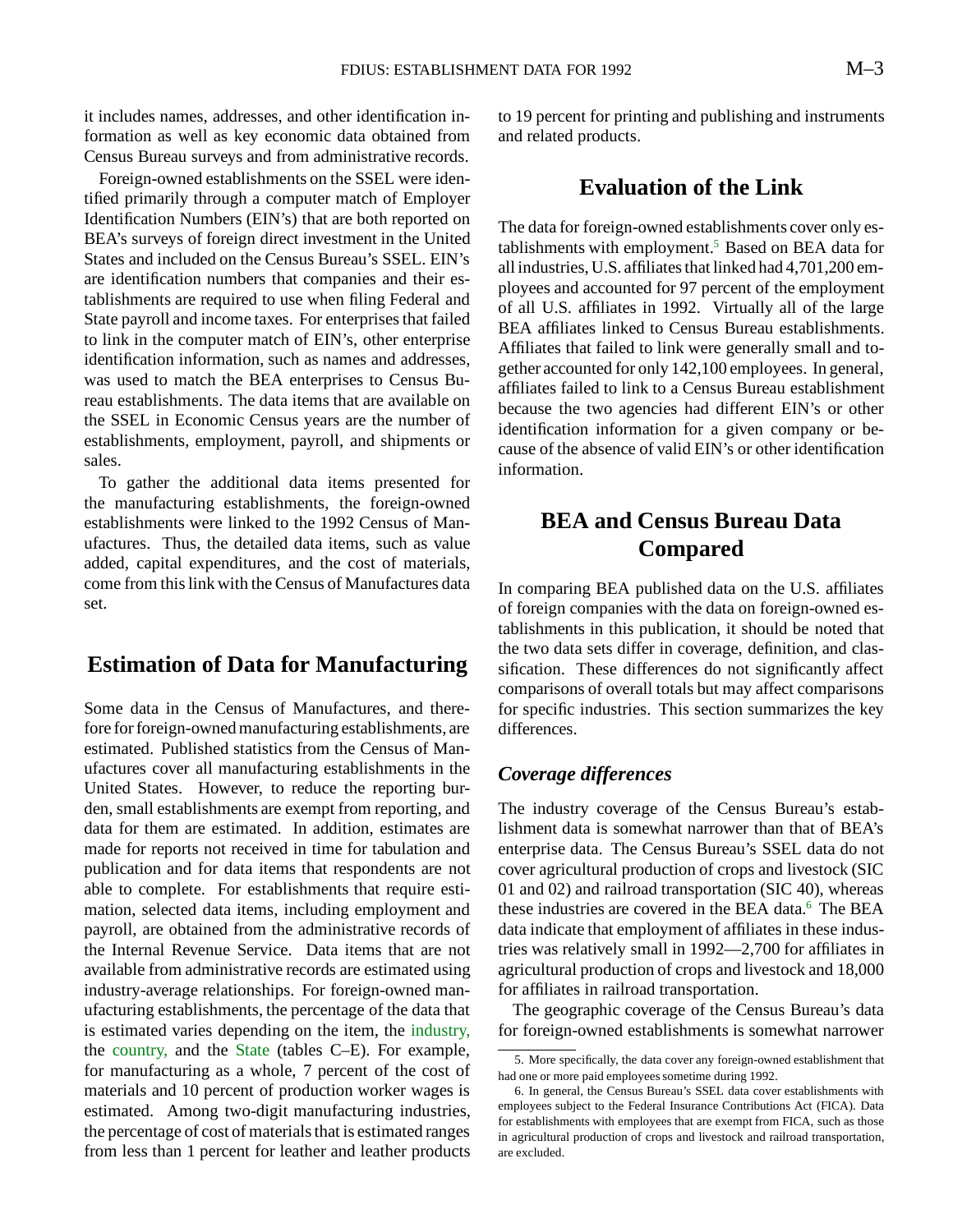$\overline{a}$ 

#### <span id="page-4-0"></span>**Table C.—Percentage of the Data That Is Estimated for Foreign-Owned Manufacturing Establishments—Selected Items, by Industry**

| Expendi-<br>Gross<br>Number<br><b>SIC</b><br>Produc-<br>Produc-<br>tures for<br>Inven-<br>book<br>Produc-<br>of estab-<br>Industry<br>tion<br>tion<br>Cost of<br>new plant<br>tories<br>value of<br>code<br>lishments<br>tion<br>worker<br>worker<br>materials<br>(end of<br>depre-<br>and<br>workers<br>hours<br>1992)<br>ciable<br>wages<br>equip-<br>ment<br>assets<br>12,781<br>11<br>7<br>6<br>12<br>10<br>9<br>6<br>15<br>1,013<br>17<br>17<br>13<br>18<br>16<br>14<br>16<br>26<br>10<br>49<br>9<br>10<br>11<br>18<br>122<br>33<br>39<br>40<br>27<br>26<br>29<br>202<br>41<br>12<br>116<br>21<br>20<br>19<br>2<br>23<br>17<br>203<br>17<br>210<br>20<br>20<br>19<br>14<br>17<br>10<br>9<br>8<br>3<br>3<br>205<br>106<br>10<br>4<br>5<br>2<br>3<br>206<br>Sugar and confectionery products<br>57<br>4<br>17<br>4<br>4<br>$\overline{2}$<br>52<br>1<br>3<br>1<br>2<br>1<br>5<br>208<br>26<br>22<br>25<br>12<br>23<br>141<br>14<br>16<br>25<br>21<br>17<br>26<br>10<br>209<br>Miscellaneous food and kindred products<br>160<br>18<br>14<br>(D)<br>(D)<br>(D)<br>(D)<br>(D)<br>(D)<br>(D)<br>21<br>6<br>èρĵ<br>èή<br>èρ<br>ìσí<br>èρý<br>ìσί<br>ìΡή<br>1<br>∖о∖<br>ነ2<br>2ó<br>ÌЗ<br>Ì8<br>ÌÓ.<br>15<br>3<br>Chewing and smoking tobacco<br>(¤)<br>$\binom{D}{b}$<br>$(\mathbf{D})$<br>$\binom{D}{k}$<br>2<br>$^{\rm (D)}$<br>$\binom{D}{b}$<br>$^{\rm (D)}$<br>214<br>Tobacco stemming and redrying<br>5<br>5<br>22<br>203<br>3<br>5<br>4<br>4<br>$\binom{D}{ }$<br>$\overline{P}$<br>$(\mathbf{D})$<br>$\left( \mathrm{^{D}}\right)$<br>$(\mathbf{D})$<br>$(\mathbb{D})$<br>6<br>33<br>0<br>Broadwoven fabric mills, manmade fiber and silk<br>3<br>3<br>3<br>$\begin{pmatrix} 1 & b \\ c & d \end{pmatrix}$<br>$\mathcal{P}$<br>$\begin{pmatrix} 1 & 0 \\ 0 & 0 \end{pmatrix}$<br>(D)<br>$\widetilde{P}$<br>(D)<br>223<br>224<br>Ó<br>Ó<br>Ó<br>8<br>0<br>30<br>2<br>6<br>8<br>9<br>9<br>6<br>$\mathbf 0$<br>2<br>226<br>14<br>1<br>-1<br>1<br>0<br>0<br>8<br>227<br>11<br>0<br>0<br>0<br>$\boldsymbol{2}$<br>$\overline{\mathbf{c}}$<br>38<br>0<br>2<br>6<br>1<br>21<br>62<br>8<br>9<br>8<br>6<br>7<br>9<br>25<br>15<br>118<br>26<br>26<br>18<br>22<br>15<br>231<br>42<br>(D)<br>42<br>41<br>15<br>42<br>44<br>1<br>28<br>232<br>28<br>17<br>20<br>14<br>17<br>20<br>18<br>19<br>18<br>21<br>Women's and misses' outerwear<br>14<br>14<br>4<br>0<br>ΙĐ<br>(D<br>(D<br>234<br>24<br>24<br>33<br>Women's and children's undergarments<br>6<br>∤¤{<br>∖⊳∖<br>∖¤∫<br>$\begin{pmatrix} D \\ D \end{pmatrix}$<br>∕о{<br>$(\mathbb{D})$<br>$(\mathsf{D})$<br>236<br>2<br>èΡή<br>(pj<br>(P)<br>ìσ,<br>èΡή<br>ÌD<br>4<br>Miscellaneous apparel and accessories<br>$\overline{21}$<br>22<br>Ż3<br>Ì9<br>15<br>49<br>Miscellaneous fabricated textile products<br>10<br>152<br>5<br>7<br>13<br>2<br>6<br>4<br>(D)<br>$\binom{D}{ }$<br>(D)<br>(D)<br>$(\mathbb{D})$<br>241<br>15<br>0<br>ìό<br>ìв<br>Ì1<br>Ì4<br>37<br>10<br>5<br>47<br>4<br>3<br>Millwork, plywood, and structural members<br>4<br>4<br>4<br>(D)<br>$\binom{D}{4}$<br>$\binom{D}{0}$<br>(D)<br>$(\mathbb{D})$<br>$(\mathbb{D})$<br>$(\mathbb{D})$<br>244<br>4<br>ó<br>Ó<br>7<br>Ó<br>Ó<br>245<br>Wood buildings and mobile homes<br>$(\mathbb{D})$<br>2<br>$^{\rm (D)}$<br>Miscellaneous wood products<br>42<br>3<br>2<br>1<br>1<br>(D)<br>$\binom{D}{k}$<br>$\binom{D}{ }$<br>$\binom{D}{ }$<br>45<br>108<br>29<br>21<br>6<br>8<br>$\binom{D}{57}$<br>251<br>46<br>8<br>9<br>6<br>21<br>37<br>252<br>53<br>28<br>44<br>44<br>48<br>35<br>20<br>36<br>36<br>33<br>10<br>62<br>68<br>$\left(\mathbb{D}\right)$<br>15<br>15<br>15<br>15<br>8<br>13<br>13<br>(pj<br>$(\mathbf{D})$<br>$\binom{D}{ }$<br>$(\mathbf{D})$<br>$\binom{D}{ }$<br>$\binom{D}{b}$<br>$\binom{D}{k}$<br>259<br>13<br>Miscellaneous furniture and fixtures<br>5<br>3<br>26<br>289<br>3<br>4<br>4<br>4<br>(D)<br>$\binom{D}{3}$<br>$\binom{D}{2}$<br>$(\mathbb{D})$<br>$\binom{\rm D}{5}$<br>$\binom{p}{2}$<br>ó<br>27<br>3<br>3<br>27<br>2<br>$\mathbf{1}$<br>263<br>1<br>1<br>265<br>150<br>6<br>7<br>6<br>6<br>4<br>5<br>2<br>3<br>3<br>3<br>Miscellaneous converted paper products<br>84<br>6<br>3<br>836<br>12<br>12<br>13<br>19<br>10<br>12<br>$(\mathbb{D})$<br>271<br>290<br>27<br>29<br>25<br>25<br>25<br>26<br>58<br>272<br>115<br>46<br>49<br>70<br>42<br>51<br>31<br>93<br>15<br>14<br>10<br>15<br>16<br>6<br>8<br>274<br>48<br>28<br>26<br>35<br>28<br>10<br>18<br>16<br>275<br>171<br>9<br>6<br>9<br>8<br>5<br>7<br>$\binom{p}{2}$<br>(D)<br>$\binom{D}{2}$<br>$\binom{D}{ }$<br>$(\mathbb{D})$<br>$\binom{D}{2}$<br>$\binom{D}{2}$<br>37<br>∖¤∖<br>278<br>52<br>Blankbooks and bookbinding<br>$\binom{D}{ }$<br>$\binom{D}{ }$<br>3<br>279<br>30<br>$\binom{D}{ }$<br>$(\mathbb{D})$<br>4<br>6<br>5<br>28<br>1,635<br>10<br>10<br>3<br>11<br>4<br>5<br>7<br>379<br>5<br>8<br>10<br>8<br>5<br>8<br>0<br>161<br>6<br>1<br>1<br>12<br>5<br>3<br>5<br>283<br>202<br>11<br>10<br>154<br>20<br>10<br>15<br>23<br>284<br>Soap, cleaners, and toilet goods<br>19<br>20<br>12<br>84<br>9<br>9<br>7<br>8<br>11<br>1<br>2<br>207<br>9<br>9<br>3<br>2<br>286<br>14<br>$\overline{2}$<br>5<br>3<br>287<br>80<br>6<br>4<br>1<br>$\overline{7}$<br>368<br>11<br>4<br>14<br>11<br>10<br>360<br>8<br>9<br>7<br>0<br>5<br>4<br>5<br>5<br>43<br>4<br>0<br>6<br>4<br>251<br>13<br>5<br>295<br>Asphalt paving and roofing materials<br>13<br>11<br>7<br>11<br>5<br>22<br>2<br>Miscellaneous petroleum and coal products<br>24<br>21<br>14<br>66<br>$\overline{7}$<br>5<br>9<br>7<br>742<br>9<br>7<br>Rubber and miscellaneous plastics products<br>26<br>1<br>1<br>1<br>1<br>1<br>1<br>$\binom{D}{7}$<br>0<br>0<br>0<br>0<br>$(\mathbb{D})$<br>302<br>0<br>4<br>7<br>54<br>9<br>Hose and belting and gaskets and packing<br>8<br>9<br>6<br>6<br>$\overline{7}$<br>3<br>90<br>6<br>5<br>6 |     |  |  | Percent estimated |  |  |
|--------------------------------------------------------------------------------------------------------------------------------------------------------------------------------------------------------------------------------------------------------------------------------------------------------------------------------------------------------------------------------------------------------------------------------------------------------------------------------------------------------------------------------------------------------------------------------------------------------------------------------------------------------------------------------------------------------------------------------------------------------------------------------------------------------------------------------------------------------------------------------------------------------------------------------------------------------------------------------------------------------------------------------------------------------------------------------------------------------------------------------------------------------------------------------------------------------------------------------------------------------------------------------------------------------------------------------------------------------------------------------------------------------------------------------------------------------------------------------------------------------------------------------------------------------------------------------------------------------------------------------------------------------------------------------------------------------------------------------------------------------------------------------------------------------------------------------------------------------------------------------------------------------------------------------------------------------------------------------------------------------------------------------------------------------------------------------------------------------------------------------------------------------------------------------------------------------------------------------------------------------------------------------------------------------------------------------------------------------------------------------------------------------------------------------------------------------------------------------------------------------------------------------------------------------------------------------------------------------------------------------------------------------------------------------------------------------------------------------------------------------------------------------------------------------------------------------------------------------------------------------------------------------------------------------------------------------------------------------------------------------------------------------------------------------------------------------------------------------------------------------------------------------------------------------------------------------------------------------------------------------------------------------------------------------------------------------------------------------------------------------------------------------------------------------------------------------------------------------------------------------------------------------------------------------------------------------------------------------------------------------------------------------------------------------------------------------------------------------------------------------------------------------------------------------------------------------------------------------------------------------------------------------------------------------------------------------------------------------------------------------------------------------------------------------------------------------------------------------------------------------------------------------------------------------------------------------------------------------------------------------------------------------------------------------------------------------------------------------------------------------------------------------------------------------------------------------------------------------------------------------------------------------------------------------------------------------------------------------------------------------------------------------------------------------------------------------------------------------------------------------------------------------------------------------------------------------------------------------------------------------------------------------------------------------------------------------------------------------------------------------------------------------------------------------------------------------------------------------------------------------------------------------------------------------------------------------------------------------------------------------------------------------------------------------------------------------------------------------------------------------------------------------------------------------------------------------------------------------------------------------------------------------------------------------------------------------------------------------------------------------------------------------------------------------------------------------------------------------------------------------------------------------------------------------------------|-----|--|--|-------------------|--|--|
|                                                                                                                                                                                                                                                                                                                                                                                                                                                                                                                                                                                                                                                                                                                                                                                                                                                                                                                                                                                                                                                                                                                                                                                                                                                                                                                                                                                                                                                                                                                                                                                                                                                                                                                                                                                                                                                                                                                                                                                                                                                                                                                                                                                                                                                                                                                                                                                                                                                                                                                                                                                                                                                                                                                                                                                                                                                                                                                                                                                                                                                                                                                                                                                                                                                                                                                                                                                                                                                                                                                                                                                                                                                                                                                                                                                                                                                                                                                                                                                                                                                                                                                                                                                                                                                                                                                                                                                                                                                                                                                                                                                                                                                                                                                                                                                                                                                                                                                                                                                                                                                                                                                                                                                                                                                                                                                                                                                                                                                                                                                                                                                                                                                                                                                                                                                                                    |     |  |  |                   |  |  |
|                                                                                                                                                                                                                                                                                                                                                                                                                                                                                                                                                                                                                                                                                                                                                                                                                                                                                                                                                                                                                                                                                                                                                                                                                                                                                                                                                                                                                                                                                                                                                                                                                                                                                                                                                                                                                                                                                                                                                                                                                                                                                                                                                                                                                                                                                                                                                                                                                                                                                                                                                                                                                                                                                                                                                                                                                                                                                                                                                                                                                                                                                                                                                                                                                                                                                                                                                                                                                                                                                                                                                                                                                                                                                                                                                                                                                                                                                                                                                                                                                                                                                                                                                                                                                                                                                                                                                                                                                                                                                                                                                                                                                                                                                                                                                                                                                                                                                                                                                                                                                                                                                                                                                                                                                                                                                                                                                                                                                                                                                                                                                                                                                                                                                                                                                                                                                    |     |  |  |                   |  |  |
|                                                                                                                                                                                                                                                                                                                                                                                                                                                                                                                                                                                                                                                                                                                                                                                                                                                                                                                                                                                                                                                                                                                                                                                                                                                                                                                                                                                                                                                                                                                                                                                                                                                                                                                                                                                                                                                                                                                                                                                                                                                                                                                                                                                                                                                                                                                                                                                                                                                                                                                                                                                                                                                                                                                                                                                                                                                                                                                                                                                                                                                                                                                                                                                                                                                                                                                                                                                                                                                                                                                                                                                                                                                                                                                                                                                                                                                                                                                                                                                                                                                                                                                                                                                                                                                                                                                                                                                                                                                                                                                                                                                                                                                                                                                                                                                                                                                                                                                                                                                                                                                                                                                                                                                                                                                                                                                                                                                                                                                                                                                                                                                                                                                                                                                                                                                                                    | 20  |  |  |                   |  |  |
|                                                                                                                                                                                                                                                                                                                                                                                                                                                                                                                                                                                                                                                                                                                                                                                                                                                                                                                                                                                                                                                                                                                                                                                                                                                                                                                                                                                                                                                                                                                                                                                                                                                                                                                                                                                                                                                                                                                                                                                                                                                                                                                                                                                                                                                                                                                                                                                                                                                                                                                                                                                                                                                                                                                                                                                                                                                                                                                                                                                                                                                                                                                                                                                                                                                                                                                                                                                                                                                                                                                                                                                                                                                                                                                                                                                                                                                                                                                                                                                                                                                                                                                                                                                                                                                                                                                                                                                                                                                                                                                                                                                                                                                                                                                                                                                                                                                                                                                                                                                                                                                                                                                                                                                                                                                                                                                                                                                                                                                                                                                                                                                                                                                                                                                                                                                                                    | 201 |  |  |                   |  |  |
|                                                                                                                                                                                                                                                                                                                                                                                                                                                                                                                                                                                                                                                                                                                                                                                                                                                                                                                                                                                                                                                                                                                                                                                                                                                                                                                                                                                                                                                                                                                                                                                                                                                                                                                                                                                                                                                                                                                                                                                                                                                                                                                                                                                                                                                                                                                                                                                                                                                                                                                                                                                                                                                                                                                                                                                                                                                                                                                                                                                                                                                                                                                                                                                                                                                                                                                                                                                                                                                                                                                                                                                                                                                                                                                                                                                                                                                                                                                                                                                                                                                                                                                                                                                                                                                                                                                                                                                                                                                                                                                                                                                                                                                                                                                                                                                                                                                                                                                                                                                                                                                                                                                                                                                                                                                                                                                                                                                                                                                                                                                                                                                                                                                                                                                                                                                                                    |     |  |  |                   |  |  |
|                                                                                                                                                                                                                                                                                                                                                                                                                                                                                                                                                                                                                                                                                                                                                                                                                                                                                                                                                                                                                                                                                                                                                                                                                                                                                                                                                                                                                                                                                                                                                                                                                                                                                                                                                                                                                                                                                                                                                                                                                                                                                                                                                                                                                                                                                                                                                                                                                                                                                                                                                                                                                                                                                                                                                                                                                                                                                                                                                                                                                                                                                                                                                                                                                                                                                                                                                                                                                                                                                                                                                                                                                                                                                                                                                                                                                                                                                                                                                                                                                                                                                                                                                                                                                                                                                                                                                                                                                                                                                                                                                                                                                                                                                                                                                                                                                                                                                                                                                                                                                                                                                                                                                                                                                                                                                                                                                                                                                                                                                                                                                                                                                                                                                                                                                                                                                    | 204 |  |  |                   |  |  |
|                                                                                                                                                                                                                                                                                                                                                                                                                                                                                                                                                                                                                                                                                                                                                                                                                                                                                                                                                                                                                                                                                                                                                                                                                                                                                                                                                                                                                                                                                                                                                                                                                                                                                                                                                                                                                                                                                                                                                                                                                                                                                                                                                                                                                                                                                                                                                                                                                                                                                                                                                                                                                                                                                                                                                                                                                                                                                                                                                                                                                                                                                                                                                                                                                                                                                                                                                                                                                                                                                                                                                                                                                                                                                                                                                                                                                                                                                                                                                                                                                                                                                                                                                                                                                                                                                                                                                                                                                                                                                                                                                                                                                                                                                                                                                                                                                                                                                                                                                                                                                                                                                                                                                                                                                                                                                                                                                                                                                                                                                                                                                                                                                                                                                                                                                                                                                    |     |  |  |                   |  |  |
|                                                                                                                                                                                                                                                                                                                                                                                                                                                                                                                                                                                                                                                                                                                                                                                                                                                                                                                                                                                                                                                                                                                                                                                                                                                                                                                                                                                                                                                                                                                                                                                                                                                                                                                                                                                                                                                                                                                                                                                                                                                                                                                                                                                                                                                                                                                                                                                                                                                                                                                                                                                                                                                                                                                                                                                                                                                                                                                                                                                                                                                                                                                                                                                                                                                                                                                                                                                                                                                                                                                                                                                                                                                                                                                                                                                                                                                                                                                                                                                                                                                                                                                                                                                                                                                                                                                                                                                                                                                                                                                                                                                                                                                                                                                                                                                                                                                                                                                                                                                                                                                                                                                                                                                                                                                                                                                                                                                                                                                                                                                                                                                                                                                                                                                                                                                                                    | 207 |  |  |                   |  |  |
|                                                                                                                                                                                                                                                                                                                                                                                                                                                                                                                                                                                                                                                                                                                                                                                                                                                                                                                                                                                                                                                                                                                                                                                                                                                                                                                                                                                                                                                                                                                                                                                                                                                                                                                                                                                                                                                                                                                                                                                                                                                                                                                                                                                                                                                                                                                                                                                                                                                                                                                                                                                                                                                                                                                                                                                                                                                                                                                                                                                                                                                                                                                                                                                                                                                                                                                                                                                                                                                                                                                                                                                                                                                                                                                                                                                                                                                                                                                                                                                                                                                                                                                                                                                                                                                                                                                                                                                                                                                                                                                                                                                                                                                                                                                                                                                                                                                                                                                                                                                                                                                                                                                                                                                                                                                                                                                                                                                                                                                                                                                                                                                                                                                                                                                                                                                                                    |     |  |  |                   |  |  |
|                                                                                                                                                                                                                                                                                                                                                                                                                                                                                                                                                                                                                                                                                                                                                                                                                                                                                                                                                                                                                                                                                                                                                                                                                                                                                                                                                                                                                                                                                                                                                                                                                                                                                                                                                                                                                                                                                                                                                                                                                                                                                                                                                                                                                                                                                                                                                                                                                                                                                                                                                                                                                                                                                                                                                                                                                                                                                                                                                                                                                                                                                                                                                                                                                                                                                                                                                                                                                                                                                                                                                                                                                                                                                                                                                                                                                                                                                                                                                                                                                                                                                                                                                                                                                                                                                                                                                                                                                                                                                                                                                                                                                                                                                                                                                                                                                                                                                                                                                                                                                                                                                                                                                                                                                                                                                                                                                                                                                                                                                                                                                                                                                                                                                                                                                                                                                    |     |  |  |                   |  |  |
|                                                                                                                                                                                                                                                                                                                                                                                                                                                                                                                                                                                                                                                                                                                                                                                                                                                                                                                                                                                                                                                                                                                                                                                                                                                                                                                                                                                                                                                                                                                                                                                                                                                                                                                                                                                                                                                                                                                                                                                                                                                                                                                                                                                                                                                                                                                                                                                                                                                                                                                                                                                                                                                                                                                                                                                                                                                                                                                                                                                                                                                                                                                                                                                                                                                                                                                                                                                                                                                                                                                                                                                                                                                                                                                                                                                                                                                                                                                                                                                                                                                                                                                                                                                                                                                                                                                                                                                                                                                                                                                                                                                                                                                                                                                                                                                                                                                                                                                                                                                                                                                                                                                                                                                                                                                                                                                                                                                                                                                                                                                                                                                                                                                                                                                                                                                                                    | 211 |  |  |                   |  |  |
|                                                                                                                                                                                                                                                                                                                                                                                                                                                                                                                                                                                                                                                                                                                                                                                                                                                                                                                                                                                                                                                                                                                                                                                                                                                                                                                                                                                                                                                                                                                                                                                                                                                                                                                                                                                                                                                                                                                                                                                                                                                                                                                                                                                                                                                                                                                                                                                                                                                                                                                                                                                                                                                                                                                                                                                                                                                                                                                                                                                                                                                                                                                                                                                                                                                                                                                                                                                                                                                                                                                                                                                                                                                                                                                                                                                                                                                                                                                                                                                                                                                                                                                                                                                                                                                                                                                                                                                                                                                                                                                                                                                                                                                                                                                                                                                                                                                                                                                                                                                                                                                                                                                                                                                                                                                                                                                                                                                                                                                                                                                                                                                                                                                                                                                                                                                                                    | 213 |  |  |                   |  |  |
|                                                                                                                                                                                                                                                                                                                                                                                                                                                                                                                                                                                                                                                                                                                                                                                                                                                                                                                                                                                                                                                                                                                                                                                                                                                                                                                                                                                                                                                                                                                                                                                                                                                                                                                                                                                                                                                                                                                                                                                                                                                                                                                                                                                                                                                                                                                                                                                                                                                                                                                                                                                                                                                                                                                                                                                                                                                                                                                                                                                                                                                                                                                                                                                                                                                                                                                                                                                                                                                                                                                                                                                                                                                                                                                                                                                                                                                                                                                                                                                                                                                                                                                                                                                                                                                                                                                                                                                                                                                                                                                                                                                                                                                                                                                                                                                                                                                                                                                                                                                                                                                                                                                                                                                                                                                                                                                                                                                                                                                                                                                                                                                                                                                                                                                                                                                                                    |     |  |  |                   |  |  |
|                                                                                                                                                                                                                                                                                                                                                                                                                                                                                                                                                                                                                                                                                                                                                                                                                                                                                                                                                                                                                                                                                                                                                                                                                                                                                                                                                                                                                                                                                                                                                                                                                                                                                                                                                                                                                                                                                                                                                                                                                                                                                                                                                                                                                                                                                                                                                                                                                                                                                                                                                                                                                                                                                                                                                                                                                                                                                                                                                                                                                                                                                                                                                                                                                                                                                                                                                                                                                                                                                                                                                                                                                                                                                                                                                                                                                                                                                                                                                                                                                                                                                                                                                                                                                                                                                                                                                                                                                                                                                                                                                                                                                                                                                                                                                                                                                                                                                                                                                                                                                                                                                                                                                                                                                                                                                                                                                                                                                                                                                                                                                                                                                                                                                                                                                                                                                    | 221 |  |  |                   |  |  |
|                                                                                                                                                                                                                                                                                                                                                                                                                                                                                                                                                                                                                                                                                                                                                                                                                                                                                                                                                                                                                                                                                                                                                                                                                                                                                                                                                                                                                                                                                                                                                                                                                                                                                                                                                                                                                                                                                                                                                                                                                                                                                                                                                                                                                                                                                                                                                                                                                                                                                                                                                                                                                                                                                                                                                                                                                                                                                                                                                                                                                                                                                                                                                                                                                                                                                                                                                                                                                                                                                                                                                                                                                                                                                                                                                                                                                                                                                                                                                                                                                                                                                                                                                                                                                                                                                                                                                                                                                                                                                                                                                                                                                                                                                                                                                                                                                                                                                                                                                                                                                                                                                                                                                                                                                                                                                                                                                                                                                                                                                                                                                                                                                                                                                                                                                                                                                    | 222 |  |  |                   |  |  |
|                                                                                                                                                                                                                                                                                                                                                                                                                                                                                                                                                                                                                                                                                                                                                                                                                                                                                                                                                                                                                                                                                                                                                                                                                                                                                                                                                                                                                                                                                                                                                                                                                                                                                                                                                                                                                                                                                                                                                                                                                                                                                                                                                                                                                                                                                                                                                                                                                                                                                                                                                                                                                                                                                                                                                                                                                                                                                                                                                                                                                                                                                                                                                                                                                                                                                                                                                                                                                                                                                                                                                                                                                                                                                                                                                                                                                                                                                                                                                                                                                                                                                                                                                                                                                                                                                                                                                                                                                                                                                                                                                                                                                                                                                                                                                                                                                                                                                                                                                                                                                                                                                                                                                                                                                                                                                                                                                                                                                                                                                                                                                                                                                                                                                                                                                                                                                    |     |  |  |                   |  |  |
|                                                                                                                                                                                                                                                                                                                                                                                                                                                                                                                                                                                                                                                                                                                                                                                                                                                                                                                                                                                                                                                                                                                                                                                                                                                                                                                                                                                                                                                                                                                                                                                                                                                                                                                                                                                                                                                                                                                                                                                                                                                                                                                                                                                                                                                                                                                                                                                                                                                                                                                                                                                                                                                                                                                                                                                                                                                                                                                                                                                                                                                                                                                                                                                                                                                                                                                                                                                                                                                                                                                                                                                                                                                                                                                                                                                                                                                                                                                                                                                                                                                                                                                                                                                                                                                                                                                                                                                                                                                                                                                                                                                                                                                                                                                                                                                                                                                                                                                                                                                                                                                                                                                                                                                                                                                                                                                                                                                                                                                                                                                                                                                                                                                                                                                                                                                                                    | 225 |  |  |                   |  |  |
|                                                                                                                                                                                                                                                                                                                                                                                                                                                                                                                                                                                                                                                                                                                                                                                                                                                                                                                                                                                                                                                                                                                                                                                                                                                                                                                                                                                                                                                                                                                                                                                                                                                                                                                                                                                                                                                                                                                                                                                                                                                                                                                                                                                                                                                                                                                                                                                                                                                                                                                                                                                                                                                                                                                                                                                                                                                                                                                                                                                                                                                                                                                                                                                                                                                                                                                                                                                                                                                                                                                                                                                                                                                                                                                                                                                                                                                                                                                                                                                                                                                                                                                                                                                                                                                                                                                                                                                                                                                                                                                                                                                                                                                                                                                                                                                                                                                                                                                                                                                                                                                                                                                                                                                                                                                                                                                                                                                                                                                                                                                                                                                                                                                                                                                                                                                                                    |     |  |  |                   |  |  |
|                                                                                                                                                                                                                                                                                                                                                                                                                                                                                                                                                                                                                                                                                                                                                                                                                                                                                                                                                                                                                                                                                                                                                                                                                                                                                                                                                                                                                                                                                                                                                                                                                                                                                                                                                                                                                                                                                                                                                                                                                                                                                                                                                                                                                                                                                                                                                                                                                                                                                                                                                                                                                                                                                                                                                                                                                                                                                                                                                                                                                                                                                                                                                                                                                                                                                                                                                                                                                                                                                                                                                                                                                                                                                                                                                                                                                                                                                                                                                                                                                                                                                                                                                                                                                                                                                                                                                                                                                                                                                                                                                                                                                                                                                                                                                                                                                                                                                                                                                                                                                                                                                                                                                                                                                                                                                                                                                                                                                                                                                                                                                                                                                                                                                                                                                                                                                    | 228 |  |  |                   |  |  |
|                                                                                                                                                                                                                                                                                                                                                                                                                                                                                                                                                                                                                                                                                                                                                                                                                                                                                                                                                                                                                                                                                                                                                                                                                                                                                                                                                                                                                                                                                                                                                                                                                                                                                                                                                                                                                                                                                                                                                                                                                                                                                                                                                                                                                                                                                                                                                                                                                                                                                                                                                                                                                                                                                                                                                                                                                                                                                                                                                                                                                                                                                                                                                                                                                                                                                                                                                                                                                                                                                                                                                                                                                                                                                                                                                                                                                                                                                                                                                                                                                                                                                                                                                                                                                                                                                                                                                                                                                                                                                                                                                                                                                                                                                                                                                                                                                                                                                                                                                                                                                                                                                                                                                                                                                                                                                                                                                                                                                                                                                                                                                                                                                                                                                                                                                                                                                    | 229 |  |  |                   |  |  |
|                                                                                                                                                                                                                                                                                                                                                                                                                                                                                                                                                                                                                                                                                                                                                                                                                                                                                                                                                                                                                                                                                                                                                                                                                                                                                                                                                                                                                                                                                                                                                                                                                                                                                                                                                                                                                                                                                                                                                                                                                                                                                                                                                                                                                                                                                                                                                                                                                                                                                                                                                                                                                                                                                                                                                                                                                                                                                                                                                                                                                                                                                                                                                                                                                                                                                                                                                                                                                                                                                                                                                                                                                                                                                                                                                                                                                                                                                                                                                                                                                                                                                                                                                                                                                                                                                                                                                                                                                                                                                                                                                                                                                                                                                                                                                                                                                                                                                                                                                                                                                                                                                                                                                                                                                                                                                                                                                                                                                                                                                                                                                                                                                                                                                                                                                                                                                    | 23  |  |  |                   |  |  |
|                                                                                                                                                                                                                                                                                                                                                                                                                                                                                                                                                                                                                                                                                                                                                                                                                                                                                                                                                                                                                                                                                                                                                                                                                                                                                                                                                                                                                                                                                                                                                                                                                                                                                                                                                                                                                                                                                                                                                                                                                                                                                                                                                                                                                                                                                                                                                                                                                                                                                                                                                                                                                                                                                                                                                                                                                                                                                                                                                                                                                                                                                                                                                                                                                                                                                                                                                                                                                                                                                                                                                                                                                                                                                                                                                                                                                                                                                                                                                                                                                                                                                                                                                                                                                                                                                                                                                                                                                                                                                                                                                                                                                                                                                                                                                                                                                                                                                                                                                                                                                                                                                                                                                                                                                                                                                                                                                                                                                                                                                                                                                                                                                                                                                                                                                                                                                    |     |  |  |                   |  |  |
|                                                                                                                                                                                                                                                                                                                                                                                                                                                                                                                                                                                                                                                                                                                                                                                                                                                                                                                                                                                                                                                                                                                                                                                                                                                                                                                                                                                                                                                                                                                                                                                                                                                                                                                                                                                                                                                                                                                                                                                                                                                                                                                                                                                                                                                                                                                                                                                                                                                                                                                                                                                                                                                                                                                                                                                                                                                                                                                                                                                                                                                                                                                                                                                                                                                                                                                                                                                                                                                                                                                                                                                                                                                                                                                                                                                                                                                                                                                                                                                                                                                                                                                                                                                                                                                                                                                                                                                                                                                                                                                                                                                                                                                                                                                                                                                                                                                                                                                                                                                                                                                                                                                                                                                                                                                                                                                                                                                                                                                                                                                                                                                                                                                                                                                                                                                                                    | 233 |  |  |                   |  |  |
|                                                                                                                                                                                                                                                                                                                                                                                                                                                                                                                                                                                                                                                                                                                                                                                                                                                                                                                                                                                                                                                                                                                                                                                                                                                                                                                                                                                                                                                                                                                                                                                                                                                                                                                                                                                                                                                                                                                                                                                                                                                                                                                                                                                                                                                                                                                                                                                                                                                                                                                                                                                                                                                                                                                                                                                                                                                                                                                                                                                                                                                                                                                                                                                                                                                                                                                                                                                                                                                                                                                                                                                                                                                                                                                                                                                                                                                                                                                                                                                                                                                                                                                                                                                                                                                                                                                                                                                                                                                                                                                                                                                                                                                                                                                                                                                                                                                                                                                                                                                                                                                                                                                                                                                                                                                                                                                                                                                                                                                                                                                                                                                                                                                                                                                                                                                                                    |     |  |  |                   |  |  |
|                                                                                                                                                                                                                                                                                                                                                                                                                                                                                                                                                                                                                                                                                                                                                                                                                                                                                                                                                                                                                                                                                                                                                                                                                                                                                                                                                                                                                                                                                                                                                                                                                                                                                                                                                                                                                                                                                                                                                                                                                                                                                                                                                                                                                                                                                                                                                                                                                                                                                                                                                                                                                                                                                                                                                                                                                                                                                                                                                                                                                                                                                                                                                                                                                                                                                                                                                                                                                                                                                                                                                                                                                                                                                                                                                                                                                                                                                                                                                                                                                                                                                                                                                                                                                                                                                                                                                                                                                                                                                                                                                                                                                                                                                                                                                                                                                                                                                                                                                                                                                                                                                                                                                                                                                                                                                                                                                                                                                                                                                                                                                                                                                                                                                                                                                                                                                    | 238 |  |  |                   |  |  |
|                                                                                                                                                                                                                                                                                                                                                                                                                                                                                                                                                                                                                                                                                                                                                                                                                                                                                                                                                                                                                                                                                                                                                                                                                                                                                                                                                                                                                                                                                                                                                                                                                                                                                                                                                                                                                                                                                                                                                                                                                                                                                                                                                                                                                                                                                                                                                                                                                                                                                                                                                                                                                                                                                                                                                                                                                                                                                                                                                                                                                                                                                                                                                                                                                                                                                                                                                                                                                                                                                                                                                                                                                                                                                                                                                                                                                                                                                                                                                                                                                                                                                                                                                                                                                                                                                                                                                                                                                                                                                                                                                                                                                                                                                                                                                                                                                                                                                                                                                                                                                                                                                                                                                                                                                                                                                                                                                                                                                                                                                                                                                                                                                                                                                                                                                                                                                    | 239 |  |  |                   |  |  |
|                                                                                                                                                                                                                                                                                                                                                                                                                                                                                                                                                                                                                                                                                                                                                                                                                                                                                                                                                                                                                                                                                                                                                                                                                                                                                                                                                                                                                                                                                                                                                                                                                                                                                                                                                                                                                                                                                                                                                                                                                                                                                                                                                                                                                                                                                                                                                                                                                                                                                                                                                                                                                                                                                                                                                                                                                                                                                                                                                                                                                                                                                                                                                                                                                                                                                                                                                                                                                                                                                                                                                                                                                                                                                                                                                                                                                                                                                                                                                                                                                                                                                                                                                                                                                                                                                                                                                                                                                                                                                                                                                                                                                                                                                                                                                                                                                                                                                                                                                                                                                                                                                                                                                                                                                                                                                                                                                                                                                                                                                                                                                                                                                                                                                                                                                                                                                    | 24  |  |  |                   |  |  |
|                                                                                                                                                                                                                                                                                                                                                                                                                                                                                                                                                                                                                                                                                                                                                                                                                                                                                                                                                                                                                                                                                                                                                                                                                                                                                                                                                                                                                                                                                                                                                                                                                                                                                                                                                                                                                                                                                                                                                                                                                                                                                                                                                                                                                                                                                                                                                                                                                                                                                                                                                                                                                                                                                                                                                                                                                                                                                                                                                                                                                                                                                                                                                                                                                                                                                                                                                                                                                                                                                                                                                                                                                                                                                                                                                                                                                                                                                                                                                                                                                                                                                                                                                                                                                                                                                                                                                                                                                                                                                                                                                                                                                                                                                                                                                                                                                                                                                                                                                                                                                                                                                                                                                                                                                                                                                                                                                                                                                                                                                                                                                                                                                                                                                                                                                                                                                    | 242 |  |  |                   |  |  |
|                                                                                                                                                                                                                                                                                                                                                                                                                                                                                                                                                                                                                                                                                                                                                                                                                                                                                                                                                                                                                                                                                                                                                                                                                                                                                                                                                                                                                                                                                                                                                                                                                                                                                                                                                                                                                                                                                                                                                                                                                                                                                                                                                                                                                                                                                                                                                                                                                                                                                                                                                                                                                                                                                                                                                                                                                                                                                                                                                                                                                                                                                                                                                                                                                                                                                                                                                                                                                                                                                                                                                                                                                                                                                                                                                                                                                                                                                                                                                                                                                                                                                                                                                                                                                                                                                                                                                                                                                                                                                                                                                                                                                                                                                                                                                                                                                                                                                                                                                                                                                                                                                                                                                                                                                                                                                                                                                                                                                                                                                                                                                                                                                                                                                                                                                                                                                    | 243 |  |  |                   |  |  |
|                                                                                                                                                                                                                                                                                                                                                                                                                                                                                                                                                                                                                                                                                                                                                                                                                                                                                                                                                                                                                                                                                                                                                                                                                                                                                                                                                                                                                                                                                                                                                                                                                                                                                                                                                                                                                                                                                                                                                                                                                                                                                                                                                                                                                                                                                                                                                                                                                                                                                                                                                                                                                                                                                                                                                                                                                                                                                                                                                                                                                                                                                                                                                                                                                                                                                                                                                                                                                                                                                                                                                                                                                                                                                                                                                                                                                                                                                                                                                                                                                                                                                                                                                                                                                                                                                                                                                                                                                                                                                                                                                                                                                                                                                                                                                                                                                                                                                                                                                                                                                                                                                                                                                                                                                                                                                                                                                                                                                                                                                                                                                                                                                                                                                                                                                                                                                    |     |  |  |                   |  |  |
|                                                                                                                                                                                                                                                                                                                                                                                                                                                                                                                                                                                                                                                                                                                                                                                                                                                                                                                                                                                                                                                                                                                                                                                                                                                                                                                                                                                                                                                                                                                                                                                                                                                                                                                                                                                                                                                                                                                                                                                                                                                                                                                                                                                                                                                                                                                                                                                                                                                                                                                                                                                                                                                                                                                                                                                                                                                                                                                                                                                                                                                                                                                                                                                                                                                                                                                                                                                                                                                                                                                                                                                                                                                                                                                                                                                                                                                                                                                                                                                                                                                                                                                                                                                                                                                                                                                                                                                                                                                                                                                                                                                                                                                                                                                                                                                                                                                                                                                                                                                                                                                                                                                                                                                                                                                                                                                                                                                                                                                                                                                                                                                                                                                                                                                                                                                                                    | 249 |  |  |                   |  |  |
|                                                                                                                                                                                                                                                                                                                                                                                                                                                                                                                                                                                                                                                                                                                                                                                                                                                                                                                                                                                                                                                                                                                                                                                                                                                                                                                                                                                                                                                                                                                                                                                                                                                                                                                                                                                                                                                                                                                                                                                                                                                                                                                                                                                                                                                                                                                                                                                                                                                                                                                                                                                                                                                                                                                                                                                                                                                                                                                                                                                                                                                                                                                                                                                                                                                                                                                                                                                                                                                                                                                                                                                                                                                                                                                                                                                                                                                                                                                                                                                                                                                                                                                                                                                                                                                                                                                                                                                                                                                                                                                                                                                                                                                                                                                                                                                                                                                                                                                                                                                                                                                                                                                                                                                                                                                                                                                                                                                                                                                                                                                                                                                                                                                                                                                                                                                                                    | 25  |  |  |                   |  |  |
|                                                                                                                                                                                                                                                                                                                                                                                                                                                                                                                                                                                                                                                                                                                                                                                                                                                                                                                                                                                                                                                                                                                                                                                                                                                                                                                                                                                                                                                                                                                                                                                                                                                                                                                                                                                                                                                                                                                                                                                                                                                                                                                                                                                                                                                                                                                                                                                                                                                                                                                                                                                                                                                                                                                                                                                                                                                                                                                                                                                                                                                                                                                                                                                                                                                                                                                                                                                                                                                                                                                                                                                                                                                                                                                                                                                                                                                                                                                                                                                                                                                                                                                                                                                                                                                                                                                                                                                                                                                                                                                                                                                                                                                                                                                                                                                                                                                                                                                                                                                                                                                                                                                                                                                                                                                                                                                                                                                                                                                                                                                                                                                                                                                                                                                                                                                                                    |     |  |  |                   |  |  |
|                                                                                                                                                                                                                                                                                                                                                                                                                                                                                                                                                                                                                                                                                                                                                                                                                                                                                                                                                                                                                                                                                                                                                                                                                                                                                                                                                                                                                                                                                                                                                                                                                                                                                                                                                                                                                                                                                                                                                                                                                                                                                                                                                                                                                                                                                                                                                                                                                                                                                                                                                                                                                                                                                                                                                                                                                                                                                                                                                                                                                                                                                                                                                                                                                                                                                                                                                                                                                                                                                                                                                                                                                                                                                                                                                                                                                                                                                                                                                                                                                                                                                                                                                                                                                                                                                                                                                                                                                                                                                                                                                                                                                                                                                                                                                                                                                                                                                                                                                                                                                                                                                                                                                                                                                                                                                                                                                                                                                                                                                                                                                                                                                                                                                                                                                                                                                    | 253 |  |  |                   |  |  |
|                                                                                                                                                                                                                                                                                                                                                                                                                                                                                                                                                                                                                                                                                                                                                                                                                                                                                                                                                                                                                                                                                                                                                                                                                                                                                                                                                                                                                                                                                                                                                                                                                                                                                                                                                                                                                                                                                                                                                                                                                                                                                                                                                                                                                                                                                                                                                                                                                                                                                                                                                                                                                                                                                                                                                                                                                                                                                                                                                                                                                                                                                                                                                                                                                                                                                                                                                                                                                                                                                                                                                                                                                                                                                                                                                                                                                                                                                                                                                                                                                                                                                                                                                                                                                                                                                                                                                                                                                                                                                                                                                                                                                                                                                                                                                                                                                                                                                                                                                                                                                                                                                                                                                                                                                                                                                                                                                                                                                                                                                                                                                                                                                                                                                                                                                                                                                    | 254 |  |  |                   |  |  |
|                                                                                                                                                                                                                                                                                                                                                                                                                                                                                                                                                                                                                                                                                                                                                                                                                                                                                                                                                                                                                                                                                                                                                                                                                                                                                                                                                                                                                                                                                                                                                                                                                                                                                                                                                                                                                                                                                                                                                                                                                                                                                                                                                                                                                                                                                                                                                                                                                                                                                                                                                                                                                                                                                                                                                                                                                                                                                                                                                                                                                                                                                                                                                                                                                                                                                                                                                                                                                                                                                                                                                                                                                                                                                                                                                                                                                                                                                                                                                                                                                                                                                                                                                                                                                                                                                                                                                                                                                                                                                                                                                                                                                                                                                                                                                                                                                                                                                                                                                                                                                                                                                                                                                                                                                                                                                                                                                                                                                                                                                                                                                                                                                                                                                                                                                                                                                    |     |  |  |                   |  |  |
|                                                                                                                                                                                                                                                                                                                                                                                                                                                                                                                                                                                                                                                                                                                                                                                                                                                                                                                                                                                                                                                                                                                                                                                                                                                                                                                                                                                                                                                                                                                                                                                                                                                                                                                                                                                                                                                                                                                                                                                                                                                                                                                                                                                                                                                                                                                                                                                                                                                                                                                                                                                                                                                                                                                                                                                                                                                                                                                                                                                                                                                                                                                                                                                                                                                                                                                                                                                                                                                                                                                                                                                                                                                                                                                                                                                                                                                                                                                                                                                                                                                                                                                                                                                                                                                                                                                                                                                                                                                                                                                                                                                                                                                                                                                                                                                                                                                                                                                                                                                                                                                                                                                                                                                                                                                                                                                                                                                                                                                                                                                                                                                                                                                                                                                                                                                                                    | 261 |  |  |                   |  |  |
|                                                                                                                                                                                                                                                                                                                                                                                                                                                                                                                                                                                                                                                                                                                                                                                                                                                                                                                                                                                                                                                                                                                                                                                                                                                                                                                                                                                                                                                                                                                                                                                                                                                                                                                                                                                                                                                                                                                                                                                                                                                                                                                                                                                                                                                                                                                                                                                                                                                                                                                                                                                                                                                                                                                                                                                                                                                                                                                                                                                                                                                                                                                                                                                                                                                                                                                                                                                                                                                                                                                                                                                                                                                                                                                                                                                                                                                                                                                                                                                                                                                                                                                                                                                                                                                                                                                                                                                                                                                                                                                                                                                                                                                                                                                                                                                                                                                                                                                                                                                                                                                                                                                                                                                                                                                                                                                                                                                                                                                                                                                                                                                                                                                                                                                                                                                                                    | 262 |  |  |                   |  |  |
|                                                                                                                                                                                                                                                                                                                                                                                                                                                                                                                                                                                                                                                                                                                                                                                                                                                                                                                                                                                                                                                                                                                                                                                                                                                                                                                                                                                                                                                                                                                                                                                                                                                                                                                                                                                                                                                                                                                                                                                                                                                                                                                                                                                                                                                                                                                                                                                                                                                                                                                                                                                                                                                                                                                                                                                                                                                                                                                                                                                                                                                                                                                                                                                                                                                                                                                                                                                                                                                                                                                                                                                                                                                                                                                                                                                                                                                                                                                                                                                                                                                                                                                                                                                                                                                                                                                                                                                                                                                                                                                                                                                                                                                                                                                                                                                                                                                                                                                                                                                                                                                                                                                                                                                                                                                                                                                                                                                                                                                                                                                                                                                                                                                                                                                                                                                                                    |     |  |  |                   |  |  |
|                                                                                                                                                                                                                                                                                                                                                                                                                                                                                                                                                                                                                                                                                                                                                                                                                                                                                                                                                                                                                                                                                                                                                                                                                                                                                                                                                                                                                                                                                                                                                                                                                                                                                                                                                                                                                                                                                                                                                                                                                                                                                                                                                                                                                                                                                                                                                                                                                                                                                                                                                                                                                                                                                                                                                                                                                                                                                                                                                                                                                                                                                                                                                                                                                                                                                                                                                                                                                                                                                                                                                                                                                                                                                                                                                                                                                                                                                                                                                                                                                                                                                                                                                                                                                                                                                                                                                                                                                                                                                                                                                                                                                                                                                                                                                                                                                                                                                                                                                                                                                                                                                                                                                                                                                                                                                                                                                                                                                                                                                                                                                                                                                                                                                                                                                                                                                    | 267 |  |  |                   |  |  |
|                                                                                                                                                                                                                                                                                                                                                                                                                                                                                                                                                                                                                                                                                                                                                                                                                                                                                                                                                                                                                                                                                                                                                                                                                                                                                                                                                                                                                                                                                                                                                                                                                                                                                                                                                                                                                                                                                                                                                                                                                                                                                                                                                                                                                                                                                                                                                                                                                                                                                                                                                                                                                                                                                                                                                                                                                                                                                                                                                                                                                                                                                                                                                                                                                                                                                                                                                                                                                                                                                                                                                                                                                                                                                                                                                                                                                                                                                                                                                                                                                                                                                                                                                                                                                                                                                                                                                                                                                                                                                                                                                                                                                                                                                                                                                                                                                                                                                                                                                                                                                                                                                                                                                                                                                                                                                                                                                                                                                                                                                                                                                                                                                                                                                                                                                                                                                    | 27  |  |  |                   |  |  |
|                                                                                                                                                                                                                                                                                                                                                                                                                                                                                                                                                                                                                                                                                                                                                                                                                                                                                                                                                                                                                                                                                                                                                                                                                                                                                                                                                                                                                                                                                                                                                                                                                                                                                                                                                                                                                                                                                                                                                                                                                                                                                                                                                                                                                                                                                                                                                                                                                                                                                                                                                                                                                                                                                                                                                                                                                                                                                                                                                                                                                                                                                                                                                                                                                                                                                                                                                                                                                                                                                                                                                                                                                                                                                                                                                                                                                                                                                                                                                                                                                                                                                                                                                                                                                                                                                                                                                                                                                                                                                                                                                                                                                                                                                                                                                                                                                                                                                                                                                                                                                                                                                                                                                                                                                                                                                                                                                                                                                                                                                                                                                                                                                                                                                                                                                                                                                    |     |  |  |                   |  |  |
|                                                                                                                                                                                                                                                                                                                                                                                                                                                                                                                                                                                                                                                                                                                                                                                                                                                                                                                                                                                                                                                                                                                                                                                                                                                                                                                                                                                                                                                                                                                                                                                                                                                                                                                                                                                                                                                                                                                                                                                                                                                                                                                                                                                                                                                                                                                                                                                                                                                                                                                                                                                                                                                                                                                                                                                                                                                                                                                                                                                                                                                                                                                                                                                                                                                                                                                                                                                                                                                                                                                                                                                                                                                                                                                                                                                                                                                                                                                                                                                                                                                                                                                                                                                                                                                                                                                                                                                                                                                                                                                                                                                                                                                                                                                                                                                                                                                                                                                                                                                                                                                                                                                                                                                                                                                                                                                                                                                                                                                                                                                                                                                                                                                                                                                                                                                                                    | 273 |  |  |                   |  |  |
|                                                                                                                                                                                                                                                                                                                                                                                                                                                                                                                                                                                                                                                                                                                                                                                                                                                                                                                                                                                                                                                                                                                                                                                                                                                                                                                                                                                                                                                                                                                                                                                                                                                                                                                                                                                                                                                                                                                                                                                                                                                                                                                                                                                                                                                                                                                                                                                                                                                                                                                                                                                                                                                                                                                                                                                                                                                                                                                                                                                                                                                                                                                                                                                                                                                                                                                                                                                                                                                                                                                                                                                                                                                                                                                                                                                                                                                                                                                                                                                                                                                                                                                                                                                                                                                                                                                                                                                                                                                                                                                                                                                                                                                                                                                                                                                                                                                                                                                                                                                                                                                                                                                                                                                                                                                                                                                                                                                                                                                                                                                                                                                                                                                                                                                                                                                                                    |     |  |  |                   |  |  |
|                                                                                                                                                                                                                                                                                                                                                                                                                                                                                                                                                                                                                                                                                                                                                                                                                                                                                                                                                                                                                                                                                                                                                                                                                                                                                                                                                                                                                                                                                                                                                                                                                                                                                                                                                                                                                                                                                                                                                                                                                                                                                                                                                                                                                                                                                                                                                                                                                                                                                                                                                                                                                                                                                                                                                                                                                                                                                                                                                                                                                                                                                                                                                                                                                                                                                                                                                                                                                                                                                                                                                                                                                                                                                                                                                                                                                                                                                                                                                                                                                                                                                                                                                                                                                                                                                                                                                                                                                                                                                                                                                                                                                                                                                                                                                                                                                                                                                                                                                                                                                                                                                                                                                                                                                                                                                                                                                                                                                                                                                                                                                                                                                                                                                                                                                                                                                    | 276 |  |  |                   |  |  |
|                                                                                                                                                                                                                                                                                                                                                                                                                                                                                                                                                                                                                                                                                                                                                                                                                                                                                                                                                                                                                                                                                                                                                                                                                                                                                                                                                                                                                                                                                                                                                                                                                                                                                                                                                                                                                                                                                                                                                                                                                                                                                                                                                                                                                                                                                                                                                                                                                                                                                                                                                                                                                                                                                                                                                                                                                                                                                                                                                                                                                                                                                                                                                                                                                                                                                                                                                                                                                                                                                                                                                                                                                                                                                                                                                                                                                                                                                                                                                                                                                                                                                                                                                                                                                                                                                                                                                                                                                                                                                                                                                                                                                                                                                                                                                                                                                                                                                                                                                                                                                                                                                                                                                                                                                                                                                                                                                                                                                                                                                                                                                                                                                                                                                                                                                                                                                    |     |  |  |                   |  |  |
|                                                                                                                                                                                                                                                                                                                                                                                                                                                                                                                                                                                                                                                                                                                                                                                                                                                                                                                                                                                                                                                                                                                                                                                                                                                                                                                                                                                                                                                                                                                                                                                                                                                                                                                                                                                                                                                                                                                                                                                                                                                                                                                                                                                                                                                                                                                                                                                                                                                                                                                                                                                                                                                                                                                                                                                                                                                                                                                                                                                                                                                                                                                                                                                                                                                                                                                                                                                                                                                                                                                                                                                                                                                                                                                                                                                                                                                                                                                                                                                                                                                                                                                                                                                                                                                                                                                                                                                                                                                                                                                                                                                                                                                                                                                                                                                                                                                                                                                                                                                                                                                                                                                                                                                                                                                                                                                                                                                                                                                                                                                                                                                                                                                                                                                                                                                                                    |     |  |  |                   |  |  |
|                                                                                                                                                                                                                                                                                                                                                                                                                                                                                                                                                                                                                                                                                                                                                                                                                                                                                                                                                                                                                                                                                                                                                                                                                                                                                                                                                                                                                                                                                                                                                                                                                                                                                                                                                                                                                                                                                                                                                                                                                                                                                                                                                                                                                                                                                                                                                                                                                                                                                                                                                                                                                                                                                                                                                                                                                                                                                                                                                                                                                                                                                                                                                                                                                                                                                                                                                                                                                                                                                                                                                                                                                                                                                                                                                                                                                                                                                                                                                                                                                                                                                                                                                                                                                                                                                                                                                                                                                                                                                                                                                                                                                                                                                                                                                                                                                                                                                                                                                                                                                                                                                                                                                                                                                                                                                                                                                                                                                                                                                                                                                                                                                                                                                                                                                                                                                    | 281 |  |  |                   |  |  |
|                                                                                                                                                                                                                                                                                                                                                                                                                                                                                                                                                                                                                                                                                                                                                                                                                                                                                                                                                                                                                                                                                                                                                                                                                                                                                                                                                                                                                                                                                                                                                                                                                                                                                                                                                                                                                                                                                                                                                                                                                                                                                                                                                                                                                                                                                                                                                                                                                                                                                                                                                                                                                                                                                                                                                                                                                                                                                                                                                                                                                                                                                                                                                                                                                                                                                                                                                                                                                                                                                                                                                                                                                                                                                                                                                                                                                                                                                                                                                                                                                                                                                                                                                                                                                                                                                                                                                                                                                                                                                                                                                                                                                                                                                                                                                                                                                                                                                                                                                                                                                                                                                                                                                                                                                                                                                                                                                                                                                                                                                                                                                                                                                                                                                                                                                                                                                    | 282 |  |  |                   |  |  |
|                                                                                                                                                                                                                                                                                                                                                                                                                                                                                                                                                                                                                                                                                                                                                                                                                                                                                                                                                                                                                                                                                                                                                                                                                                                                                                                                                                                                                                                                                                                                                                                                                                                                                                                                                                                                                                                                                                                                                                                                                                                                                                                                                                                                                                                                                                                                                                                                                                                                                                                                                                                                                                                                                                                                                                                                                                                                                                                                                                                                                                                                                                                                                                                                                                                                                                                                                                                                                                                                                                                                                                                                                                                                                                                                                                                                                                                                                                                                                                                                                                                                                                                                                                                                                                                                                                                                                                                                                                                                                                                                                                                                                                                                                                                                                                                                                                                                                                                                                                                                                                                                                                                                                                                                                                                                                                                                                                                                                                                                                                                                                                                                                                                                                                                                                                                                                    |     |  |  |                   |  |  |
|                                                                                                                                                                                                                                                                                                                                                                                                                                                                                                                                                                                                                                                                                                                                                                                                                                                                                                                                                                                                                                                                                                                                                                                                                                                                                                                                                                                                                                                                                                                                                                                                                                                                                                                                                                                                                                                                                                                                                                                                                                                                                                                                                                                                                                                                                                                                                                                                                                                                                                                                                                                                                                                                                                                                                                                                                                                                                                                                                                                                                                                                                                                                                                                                                                                                                                                                                                                                                                                                                                                                                                                                                                                                                                                                                                                                                                                                                                                                                                                                                                                                                                                                                                                                                                                                                                                                                                                                                                                                                                                                                                                                                                                                                                                                                                                                                                                                                                                                                                                                                                                                                                                                                                                                                                                                                                                                                                                                                                                                                                                                                                                                                                                                                                                                                                                                                    | 285 |  |  |                   |  |  |
|                                                                                                                                                                                                                                                                                                                                                                                                                                                                                                                                                                                                                                                                                                                                                                                                                                                                                                                                                                                                                                                                                                                                                                                                                                                                                                                                                                                                                                                                                                                                                                                                                                                                                                                                                                                                                                                                                                                                                                                                                                                                                                                                                                                                                                                                                                                                                                                                                                                                                                                                                                                                                                                                                                                                                                                                                                                                                                                                                                                                                                                                                                                                                                                                                                                                                                                                                                                                                                                                                                                                                                                                                                                                                                                                                                                                                                                                                                                                                                                                                                                                                                                                                                                                                                                                                                                                                                                                                                                                                                                                                                                                                                                                                                                                                                                                                                                                                                                                                                                                                                                                                                                                                                                                                                                                                                                                                                                                                                                                                                                                                                                                                                                                                                                                                                                                                    |     |  |  |                   |  |  |
|                                                                                                                                                                                                                                                                                                                                                                                                                                                                                                                                                                                                                                                                                                                                                                                                                                                                                                                                                                                                                                                                                                                                                                                                                                                                                                                                                                                                                                                                                                                                                                                                                                                                                                                                                                                                                                                                                                                                                                                                                                                                                                                                                                                                                                                                                                                                                                                                                                                                                                                                                                                                                                                                                                                                                                                                                                                                                                                                                                                                                                                                                                                                                                                                                                                                                                                                                                                                                                                                                                                                                                                                                                                                                                                                                                                                                                                                                                                                                                                                                                                                                                                                                                                                                                                                                                                                                                                                                                                                                                                                                                                                                                                                                                                                                                                                                                                                                                                                                                                                                                                                                                                                                                                                                                                                                                                                                                                                                                                                                                                                                                                                                                                                                                                                                                                                                    | 289 |  |  |                   |  |  |
|                                                                                                                                                                                                                                                                                                                                                                                                                                                                                                                                                                                                                                                                                                                                                                                                                                                                                                                                                                                                                                                                                                                                                                                                                                                                                                                                                                                                                                                                                                                                                                                                                                                                                                                                                                                                                                                                                                                                                                                                                                                                                                                                                                                                                                                                                                                                                                                                                                                                                                                                                                                                                                                                                                                                                                                                                                                                                                                                                                                                                                                                                                                                                                                                                                                                                                                                                                                                                                                                                                                                                                                                                                                                                                                                                                                                                                                                                                                                                                                                                                                                                                                                                                                                                                                                                                                                                                                                                                                                                                                                                                                                                                                                                                                                                                                                                                                                                                                                                                                                                                                                                                                                                                                                                                                                                                                                                                                                                                                                                                                                                                                                                                                                                                                                                                                                                    | 29  |  |  |                   |  |  |
|                                                                                                                                                                                                                                                                                                                                                                                                                                                                                                                                                                                                                                                                                                                                                                                                                                                                                                                                                                                                                                                                                                                                                                                                                                                                                                                                                                                                                                                                                                                                                                                                                                                                                                                                                                                                                                                                                                                                                                                                                                                                                                                                                                                                                                                                                                                                                                                                                                                                                                                                                                                                                                                                                                                                                                                                                                                                                                                                                                                                                                                                                                                                                                                                                                                                                                                                                                                                                                                                                                                                                                                                                                                                                                                                                                                                                                                                                                                                                                                                                                                                                                                                                                                                                                                                                                                                                                                                                                                                                                                                                                                                                                                                                                                                                                                                                                                                                                                                                                                                                                                                                                                                                                                                                                                                                                                                                                                                                                                                                                                                                                                                                                                                                                                                                                                                                    | 291 |  |  |                   |  |  |
|                                                                                                                                                                                                                                                                                                                                                                                                                                                                                                                                                                                                                                                                                                                                                                                                                                                                                                                                                                                                                                                                                                                                                                                                                                                                                                                                                                                                                                                                                                                                                                                                                                                                                                                                                                                                                                                                                                                                                                                                                                                                                                                                                                                                                                                                                                                                                                                                                                                                                                                                                                                                                                                                                                                                                                                                                                                                                                                                                                                                                                                                                                                                                                                                                                                                                                                                                                                                                                                                                                                                                                                                                                                                                                                                                                                                                                                                                                                                                                                                                                                                                                                                                                                                                                                                                                                                                                                                                                                                                                                                                                                                                                                                                                                                                                                                                                                                                                                                                                                                                                                                                                                                                                                                                                                                                                                                                                                                                                                                                                                                                                                                                                                                                                                                                                                                                    | 299 |  |  |                   |  |  |
|                                                                                                                                                                                                                                                                                                                                                                                                                                                                                                                                                                                                                                                                                                                                                                                                                                                                                                                                                                                                                                                                                                                                                                                                                                                                                                                                                                                                                                                                                                                                                                                                                                                                                                                                                                                                                                                                                                                                                                                                                                                                                                                                                                                                                                                                                                                                                                                                                                                                                                                                                                                                                                                                                                                                                                                                                                                                                                                                                                                                                                                                                                                                                                                                                                                                                                                                                                                                                                                                                                                                                                                                                                                                                                                                                                                                                                                                                                                                                                                                                                                                                                                                                                                                                                                                                                                                                                                                                                                                                                                                                                                                                                                                                                                                                                                                                                                                                                                                                                                                                                                                                                                                                                                                                                                                                                                                                                                                                                                                                                                                                                                                                                                                                                                                                                                                                    | 30  |  |  |                   |  |  |
|                                                                                                                                                                                                                                                                                                                                                                                                                                                                                                                                                                                                                                                                                                                                                                                                                                                                                                                                                                                                                                                                                                                                                                                                                                                                                                                                                                                                                                                                                                                                                                                                                                                                                                                                                                                                                                                                                                                                                                                                                                                                                                                                                                                                                                                                                                                                                                                                                                                                                                                                                                                                                                                                                                                                                                                                                                                                                                                                                                                                                                                                                                                                                                                                                                                                                                                                                                                                                                                                                                                                                                                                                                                                                                                                                                                                                                                                                                                                                                                                                                                                                                                                                                                                                                                                                                                                                                                                                                                                                                                                                                                                                                                                                                                                                                                                                                                                                                                                                                                                                                                                                                                                                                                                                                                                                                                                                                                                                                                                                                                                                                                                                                                                                                                                                                                                                    | 301 |  |  |                   |  |  |
|                                                                                                                                                                                                                                                                                                                                                                                                                                                                                                                                                                                                                                                                                                                                                                                                                                                                                                                                                                                                                                                                                                                                                                                                                                                                                                                                                                                                                                                                                                                                                                                                                                                                                                                                                                                                                                                                                                                                                                                                                                                                                                                                                                                                                                                                                                                                                                                                                                                                                                                                                                                                                                                                                                                                                                                                                                                                                                                                                                                                                                                                                                                                                                                                                                                                                                                                                                                                                                                                                                                                                                                                                                                                                                                                                                                                                                                                                                                                                                                                                                                                                                                                                                                                                                                                                                                                                                                                                                                                                                                                                                                                                                                                                                                                                                                                                                                                                                                                                                                                                                                                                                                                                                                                                                                                                                                                                                                                                                                                                                                                                                                                                                                                                                                                                                                                                    | 305 |  |  |                   |  |  |
|                                                                                                                                                                                                                                                                                                                                                                                                                                                                                                                                                                                                                                                                                                                                                                                                                                                                                                                                                                                                                                                                                                                                                                                                                                                                                                                                                                                                                                                                                                                                                                                                                                                                                                                                                                                                                                                                                                                                                                                                                                                                                                                                                                                                                                                                                                                                                                                                                                                                                                                                                                                                                                                                                                                                                                                                                                                                                                                                                                                                                                                                                                                                                                                                                                                                                                                                                                                                                                                                                                                                                                                                                                                                                                                                                                                                                                                                                                                                                                                                                                                                                                                                                                                                                                                                                                                                                                                                                                                                                                                                                                                                                                                                                                                                                                                                                                                                                                                                                                                                                                                                                                                                                                                                                                                                                                                                                                                                                                                                                                                                                                                                                                                                                                                                                                                                                    | 306 |  |  |                   |  |  |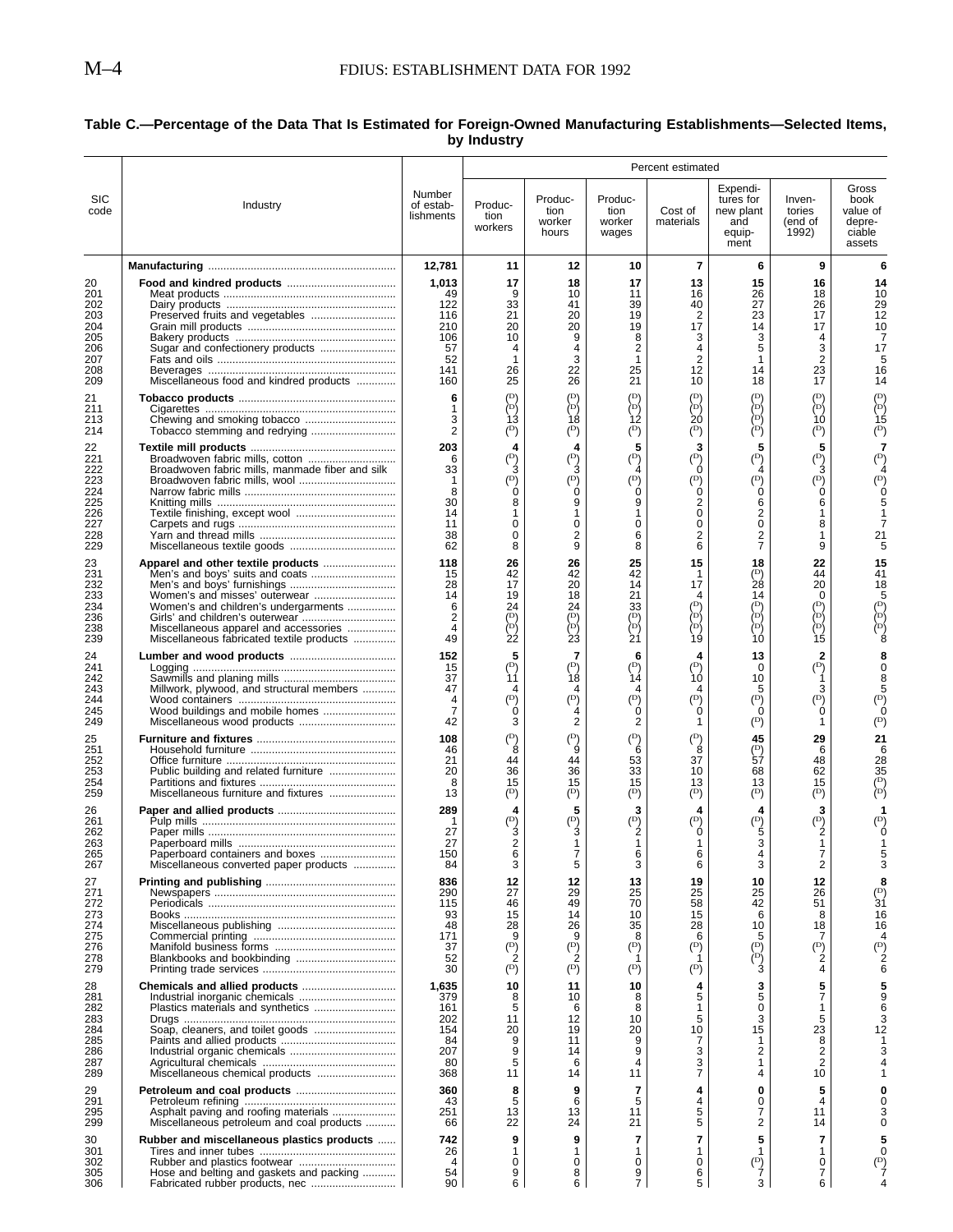#### **Table C.—Percentage of the Data That Is Estimated for Foreign-Owned Manufacturing Establishments—Selected Items, by Industry—Continued**

|                                                                   |                                                                                                                                                                                                                                          |                                                                   | Percent estimated                                                                 |                                                                           |                                                                                           |                                                                                                |                                                                                    |                                                                                             |                                                                    |
|-------------------------------------------------------------------|------------------------------------------------------------------------------------------------------------------------------------------------------------------------------------------------------------------------------------------|-------------------------------------------------------------------|-----------------------------------------------------------------------------------|---------------------------------------------------------------------------|-------------------------------------------------------------------------------------------|------------------------------------------------------------------------------------------------|------------------------------------------------------------------------------------|---------------------------------------------------------------------------------------------|--------------------------------------------------------------------|
| <b>SIC</b><br>code                                                | Industry                                                                                                                                                                                                                                 | Number<br>of estab-<br>lishments                                  | Produc-<br>tion<br>workers                                                        | Produc-<br>tion<br>worker<br>hours                                        | Produc-<br>tion<br>worker<br>wages                                                        | Cost of<br>materials                                                                           | Expendi-<br>tures for<br>new plant<br>and<br>equip-<br>ment                        | Inven-<br>tories<br>(end of<br>1992)                                                        | Gross<br>book<br>value of<br>depre-<br>ciable<br>assets            |
| 308                                                               | Miscellaneous plastics products, nec                                                                                                                                                                                                     | 568                                                               | 13                                                                                | 14                                                                        | 13                                                                                        | 11                                                                                             | $\overline{7}$                                                                     | 10                                                                                          | 8                                                                  |
| 31<br>311<br>313<br>314<br>316<br>317<br>319                      | Handbags and personal leather goods                                                                                                                                                                                                      | 27<br>8<br>1<br>11<br>3<br>1<br>3                                 | 8<br>(D)<br>èρή<br>0<br>$(\mathbb{D})$<br>ìσ,<br>65                               | 7<br>(D)<br>(pj<br>(D)<br>èρĵ<br>71                                       | 7<br>(D)<br>(P)<br>(D)<br>ìσί<br>74                                                       | $\bf{0}$<br>(D)<br>òрý<br>$\Omega$<br>$(\overline{D})$<br>(¤)<br>Ò                             | (D)<br>∕¤∖<br>èή<br>0<br>(D)<br>λÞή<br>(P)                                         | 13<br>$\binom{D}{D}$<br>$\Omega$<br>$(\overline{D})$<br>(¤)<br>78                           | ∖⊳∕<br>λDή<br>ΙD١<br>(D)<br>(D)                                    |
| 32<br>321<br>322<br>323<br>324<br>325<br>326<br>327<br>328<br>329 | Glass and glassware, pressed or blown<br>Concrete, gypsum, and plaster products<br>Miscellaneous nonmetallic mineral products                                                                                                            | 1,484<br>10<br>43<br>74<br>89<br>88<br>16<br>1,027<br>6<br>131    | 11<br>(D)<br>Ó<br>11<br>26<br>9<br>17<br>14<br>$(\mathbb{D})$<br>11               | 13<br>$(\mathsf{D})$<br>13<br>26<br>8<br>17<br>18<br>$\overline{P}$<br>ÌŹ | 11<br>$(\mathbf{D})$<br>Ó<br>11<br>25<br>9<br>19<br>15<br>$\overline{(\mathsf{D})}$<br>ÌÓ | 11<br>$\binom{D}{0}$<br>9<br>19<br>16<br>25<br>12<br>(D)<br>10                                 | 11<br>$\binom{D}{0}$<br>5<br>31<br>4<br>12<br>14<br>$(\mathsf{D})$<br>10           | 9<br>$(\mathsf{D})$<br>ó<br>7<br>18<br>8<br>10<br>9<br>10<br>11                             | 12<br>$(\mathbb{D})$<br>0<br>21<br>5<br>13<br>13                   |
| 33<br>331<br>332<br>333<br>334<br>335<br>336<br>339               | Blast furnace and basic steel products<br>Miscellaneous primary metal products                                                                                                                                                           | 413<br>130<br>41<br>29<br>14<br>118<br>42<br>39                   | 5<br>3<br>4<br>0<br>8<br>8<br>3<br>21                                             | 5<br>5<br>4<br>0<br>8<br>8<br>3<br>24                                     | 4<br>2<br>4<br>0<br>7<br>8<br>4<br>23                                                     | 3<br>$\overline{c}$<br>4<br>$\mathbf 0$<br>$\overline{c}$<br>6<br>3<br>14                      | 3<br>2<br>6<br>0<br>3<br>5<br>$\mathbf 1$<br>13                                    | 4<br>3<br>4<br>0<br>$\overline{\mathbf{c}}$<br>6<br>$\overline{2}$<br>29                    | 16                                                                 |
| 34<br>341<br>342<br>343<br>344<br>345<br>346<br>347<br>348<br>349 | Metal cans and shipping containers<br>Cutlery, handtools, and hardware<br>Plumbing and heating, except electric<br>Fabricated structural metal products<br>Screw machine products, bolts, etc<br>Miscellaneous fabricated metal products | 686<br>51<br>61<br>14<br>186<br>28<br>84<br>59<br>18<br>185       | 8<br>(D)<br>ìσ,<br>14<br>10<br>2<br>4<br>18<br>1<br>9                             | 8<br>(D)<br>(¤)<br>2<br>10<br>3<br>8<br>26<br>9                           | 7<br>(D)<br>λD∫<br>11<br>10<br>2<br>4<br>20<br>0<br>9                                     | 7<br>$\binom{D}{D}$<br>5<br>12<br>3<br>5<br>3<br>0<br>8                                        | 9<br>(D)<br>$\overleftrightarrow{c}$<br>21<br>2<br>8<br>9<br>2<br>10               | 7<br>$\ddot{P}$<br>5<br>12<br>1<br>14<br>4<br>0<br>8                                        | (D)<br>'n<br>14                                                    |
| 35<br>351<br>352<br>353<br>354<br>355<br>356<br>357<br>358<br>359 | Industrial machinery and equipment<br>Construction and related machinery<br>Computer and office equipment<br>Refrigeration and service machinery                                                                                         | 1,094<br>18<br>38<br>151<br>153<br>199<br>226<br>112<br>81<br>116 | 10<br>0<br>2<br>15<br>4<br>14<br>14<br>11<br>7<br>8                               | 11<br>2<br>2<br>18<br>7<br>13<br>14<br>15<br>11<br>8                      | 10<br>0<br>1<br>17<br>6<br>13<br>13<br>14<br>6<br>9                                       | 8<br>0<br>1<br>9<br>5<br>10<br>15<br>8<br>5<br>6                                               | 6<br>6<br>0<br>13<br>4<br>12<br>9<br>5<br>4<br>6                                   | 9<br>12<br>2<br>15<br>5<br>10<br>10<br>8<br>7<br>8                                          | 11<br>10                                                           |
| 36<br>361<br>362<br>363<br>364<br>365<br>366<br>367<br>369        | Electronic and other electric equipment<br>Electric lighting and wiring equipment<br>Household audio and video equipment<br>Electronic components and accessories<br>Miscellaneous electrical equipment and supplies                     | 812<br>68<br>118<br>35<br>71<br>47<br>105<br>275<br>93            | 14<br>3<br>13<br>12<br>20<br>$\frac{3}{5}$<br>24<br>10                            | 16<br>6<br>11<br>11<br>22<br>12<br>16<br>24<br>12                         | 14<br>5<br>13<br>10<br>19<br>$\frac{3}{7}$<br>24<br>9                                     | 9<br>$\overline{2}$<br>8<br>13<br>10<br>$\frac{2}{3}$<br>20<br>8                               | 12<br>-1<br>13<br>7<br>9<br>9<br>12<br>19<br>5                                     | 14<br>4<br>8<br>22<br>18<br>7<br>14<br>22<br>11                                             | 11<br>6<br>9<br>8                                                  |
| 37<br>371<br>372<br>373<br>374<br>375<br>376<br>379               | Ship and boat building and repairing<br>Guided missiles, space vehicles, parts<br>Miscellaneous transportation equipment                                                                                                                 | 331<br>207<br>75<br>22<br>14<br>3<br>4<br>6                       | 8<br>6<br>17<br>10<br>33<br>$\begin{pmatrix} D \\ D \end{pmatrix}$<br>$\mathbf 0$ | 10<br>6<br>21<br>21<br>35<br>$\begin{pmatrix} D \\ D \end{pmatrix}$<br>1  | $\overline{7}$<br>4<br>19<br>17<br>28<br>(D)<br>$\overleftrightarrow{P}$<br>2             | $\mathbf{2}$<br>$\overline{2}$<br>10<br>19<br>11<br>$\binom{D}{D}$<br>$\overleftrightarrow{P}$ | $\mathbf{2}$<br>$\mathbf{1}$<br>18<br>16<br>20<br>$\binom{p}{0}$<br>$\binom{D}{ }$ | 8<br>2<br>17<br>9<br>16<br>$\begin{pmatrix} 1 & 0 \\ 0 & 0 \\ 0 & 0 \\ 0 & 0 \end{pmatrix}$ | 10<br>9<br>21<br>$\binom{D}{k}$<br>27<br>$\overline{P}$<br>Ó<br>15 |
| 38<br>381<br>382<br>384<br>385<br>386<br>387                      | Search and navigation equipment<br>Medical instruments and supplies<br>Photographic equipment and supplies<br>Watches, clocks, watchcases, and parts                                                                                     | 481<br>30<br>235<br>148<br>13<br>47<br>8                          | 23<br>18<br>23<br>30<br>$\overline{4}$<br>20<br>0                                 | 22<br>15<br>23<br>31<br>4<br>20<br>0                                      | 22<br>14<br>22<br>31<br>4<br>16<br>0                                                      | 20<br>16<br>16<br>27<br>4<br>19<br>0                                                           | 22<br>12<br>23<br>29<br>5<br>13<br>15                                              | 23<br>15<br>26<br>28<br>4<br>14<br>0                                                        | 14<br>12<br>16<br>18<br>2<br>10<br>19                              |
| 39<br>391<br>393<br>394<br>395<br>396<br>399                      | Miscellaneous manufacturing industries<br>Jewelry, silverware, and plated ware<br>Pens, pencils, office, and art supplies<br>Miscellaneous manufactures                                                                                  | 162<br>9<br>13<br>39<br>22<br>14<br>65                            | 11<br>8<br>0<br>4<br>$\mathbf 0$<br>14<br>28                                      | 15<br>9<br>0<br>11<br>0<br>14<br>34                                       | 12<br>8<br>0<br>10<br>0<br>11<br>24                                                       | 9<br>21<br>0<br>6<br>2<br>8<br>17                                                              | 6<br>$\binom{D}{ }$<br>0<br>7<br>1<br>$\binom{D}{15}$                              | 11<br>18<br>0<br>12<br>8<br>4<br>16                                                         | 7<br>8<br>19<br>13<br>1<br>8                                       |

 $D$  Suppressed to avoid disclosure of data of individual companies.

NOTE.—Values of less than 0.5 percent are rounded to zero.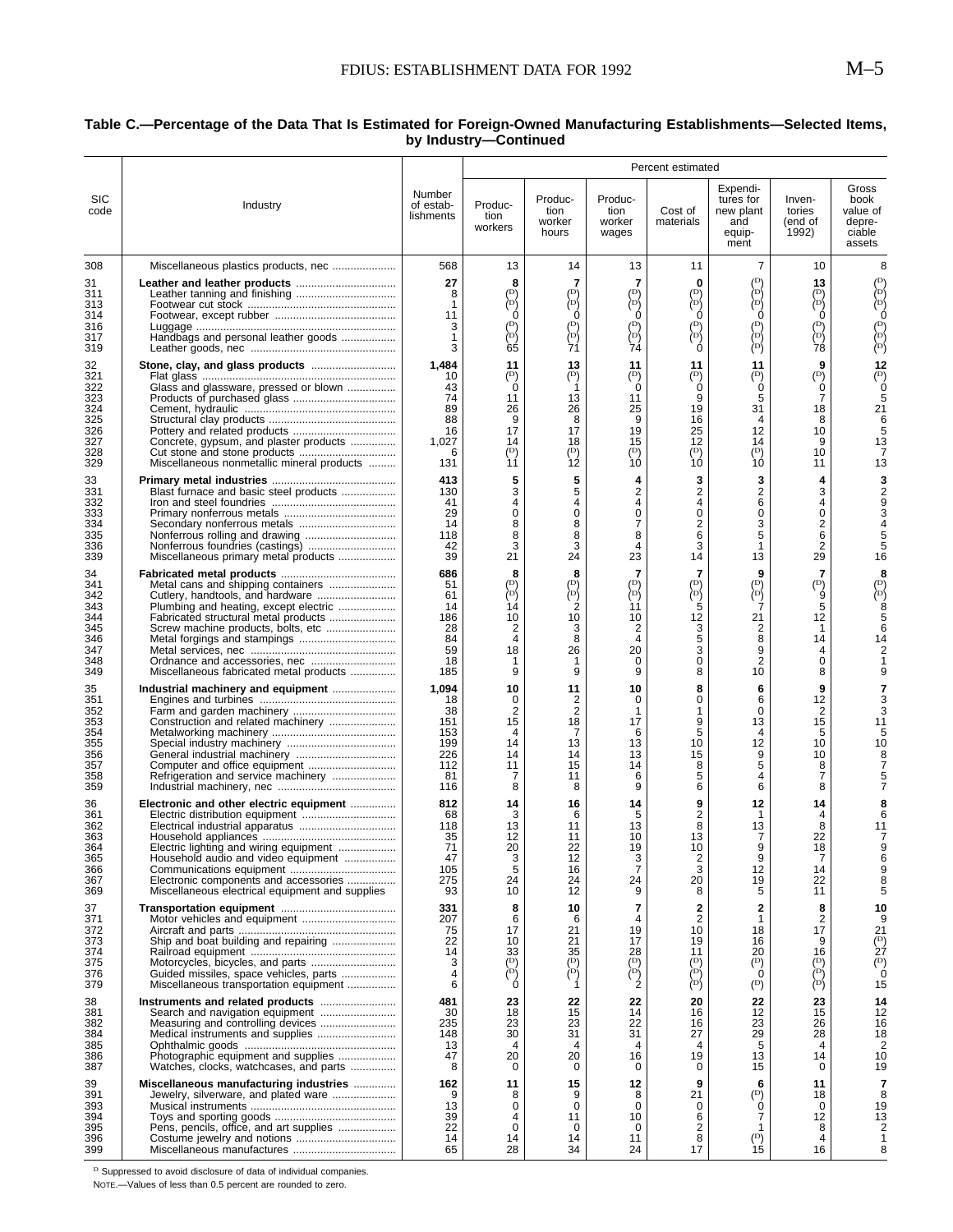# <span id="page-6-0"></span>Table D.—Percentage of the Data That Is Estimated for Foreign-Owned Manufacturing Establishments—Selected Items,<br>by Country of UBO

|                                            |                                                                               | Percent estimated                                                                |                                                                             |                                                           |                                                                                    |                                                                                              |                                                                                                       |                                                                               |  |
|--------------------------------------------|-------------------------------------------------------------------------------|----------------------------------------------------------------------------------|-----------------------------------------------------------------------------|-----------------------------------------------------------|------------------------------------------------------------------------------------|----------------------------------------------------------------------------------------------|-------------------------------------------------------------------------------------------------------|-------------------------------------------------------------------------------|--|
| Country                                    | Number of<br>establish-<br>ments                                              | Production<br>workers                                                            | Production<br>worker<br>hours                                               | Production<br>worker<br>wages                             | Cost of<br>materials                                                               | Expendi-<br>tures for<br>new plant<br>and equip-<br>ment                                     | Inventories<br>(end of<br>1992)                                                                       | Gross<br>book value<br>of depre-<br>ciable<br>assets                          |  |
|                                            | 12,781                                                                        | 11                                                                               | 12                                                                          | 10                                                        | 7                                                                                  | 6                                                                                            | 9                                                                                                     |                                                                               |  |
|                                            | 1,488                                                                         | 9                                                                                | 11                                                                          | 9                                                         | 6                                                                                  | 3                                                                                            | 5                                                                                                     |                                                                               |  |
|                                            | 8,368                                                                         | 12                                                                               | 13                                                                          | 11                                                        | 8                                                                                  | 8                                                                                            | 11                                                                                                    |                                                                               |  |
|                                            | 37<br>126<br>55<br>134<br>1,202                                               | 14<br>12<br>11<br>9                                                              | 14<br>9<br>13<br>10<br>9                                                    | 22<br>7<br>13<br>11<br>8                                  | 6<br>2<br>6<br>9<br>5                                                              | 5<br>4<br>Δ<br>20<br>9                                                                       | 24<br>6<br>3<br>10                                                                                    | 12                                                                            |  |
|                                            | 1,272<br>245<br>250<br>6<br>25<br>577                                         | 10<br>16<br>8<br>3<br>11                                                         | 11<br>1<br>19<br>11<br>2<br>16                                              | 10<br>1<br>18<br>11<br>3<br>10                            | 6<br>-1<br>7<br>17<br>-1<br>4                                                      | 5<br>18<br>5<br>2<br>6                                                                       | 8<br>16<br>24<br>11                                                                                   | 15<br>29                                                                      |  |
|                                            | 62<br>28<br>364<br>655<br>3,311<br>19                                         | 8<br>40<br>15<br>15<br>13                                                        | 14<br>41<br>16<br>16<br>14                                                  | 8<br>46<br>16<br>15<br>13<br>5                            | 6<br>22<br>9<br>11<br>11                                                           | 10<br>42<br>11<br>12<br>9<br>3                                                               | 15<br>12<br>12<br>14<br>2                                                                             | 18<br>54<br>11<br>10                                                          |  |
| Latin America and Other Western Hemisphere | 292                                                                           | 12                                                                               | 14                                                                          | 8                                                         |                                                                                    | 5                                                                                            | 7                                                                                                     |                                                                               |  |
|                                            | 197<br>14<br>108<br>40<br>25<br>10                                            | 11<br>(D)<br>22                                                                  | 12<br>(D)<br>27                                                             | 6<br>(D)<br>14<br>(D)                                     | (D)<br>26<br>(D)                                                                   | (D)<br>16<br>$(\mathsf{D})$<br>Ó<br>12                                                       | $(\mathsf{D})$<br>17<br>(D)<br>10                                                                     | 15<br>(D                                                                      |  |
|                                            | 95<br>18<br>18<br>36<br>23                                                    | 17<br>ŕD<br>22                                                                   | 19<br>'D)<br>28                                                             | 21<br>(D)<br>ÌDΙ<br>12<br>29                              | 22<br>63<br>8<br>11<br>32                                                          | 27<br>(D)<br>ÌΡĺ<br>16<br>36                                                                 | 32<br>28<br>6<br>42<br>33                                                                             | 24<br>$\overline{D}$<br>p<br>21<br>29                                         |  |
|                                            | 47<br>42<br>5                                                                 | 5<br>5<br>9                                                                      | 5<br>9                                                                      | 5<br>5<br>11                                              | 1<br>2                                                                             | (D)<br>∤¤{                                                                                   | 5                                                                                                     |                                                                               |  |
|                                            | 65<br>8<br>11<br>15<br>14<br>15<br>2                                          | 39<br>32<br>33<br>11                                                             | 37<br>31<br>38<br>11                                                        | 29<br>28<br>47<br>13<br>ΙD١<br>≀Ω∫<br>(D)                 | 2<br>18<br>∩<br>13<br>(D)<br>∖¤'<br>İD)                                            | 28<br>43<br>ìσί                                                                              | 32<br>16<br>16<br>(D)<br>∤¤∖<br>(D)                                                                   | 31<br>44                                                                      |  |
| Hong Kong                                  | 2,483<br>528<br>8<br>18<br>5<br>1,767<br>28<br>4<br>26<br>15<br>20<br>56<br>8 | 13<br>42<br>19<br>(D)<br>ġ<br>$\binom{D}{2}$<br>$\binom{p}{11}$<br>2<br>$\Omega$ | 10<br>14<br>41<br>18<br>(D)<br>10<br>(D)<br>$(\mathbb{D})$<br>27<br>7<br>14 | 13<br>33<br>25<br>$\frac{10}{7}$<br>(D)<br>(D)<br>5<br>10 | 11<br>9<br>6<br>$(\mathbf{D})$<br>5<br>$\Omega$<br>$(\mathbb{D})$<br>(D)<br>1<br>4 | 18<br>13<br>$\binom{D}{b}$<br>3<br>$(\mathbb{D})$<br>$(\mathbb{D})$<br>ìś<br>(D)<br>$\Omega$ | 12<br>17<br>$(\mathbf{D})$<br>6<br>$\Omega$<br>$\binom{D}{b}$<br>Ô<br>$(\mathsf{D})$<br>`49<br>1<br>3 | 46<br>13<br>(D<br>6<br>n<br>$\binom{D}{k}$<br>$\left(\mathsf{D}\right)$<br>Ì3 |  |
|                                            | 38                                                                            | 72                                                                               | 69                                                                          | 56                                                        | 82                                                                                 | 65                                                                                           | 48                                                                                                    | 49                                                                            |  |
| Addenda:                                   | 7,092<br>72                                                                   | 11<br>25                                                                         | 12<br>22                                                                    | 11<br>16                                                  | 7<br>$\mathbf{1}$                                                                  | 7<br>$\mathbf{1}$                                                                            | 11<br>3                                                                                               | 4                                                                             |  |

UBO Ultimate benefical owner<br><sup>D</sup> Suppressed to avoid disclosure of data for individual companies.

NOTE.-Values of less than 0.5 percent are rounded to zero.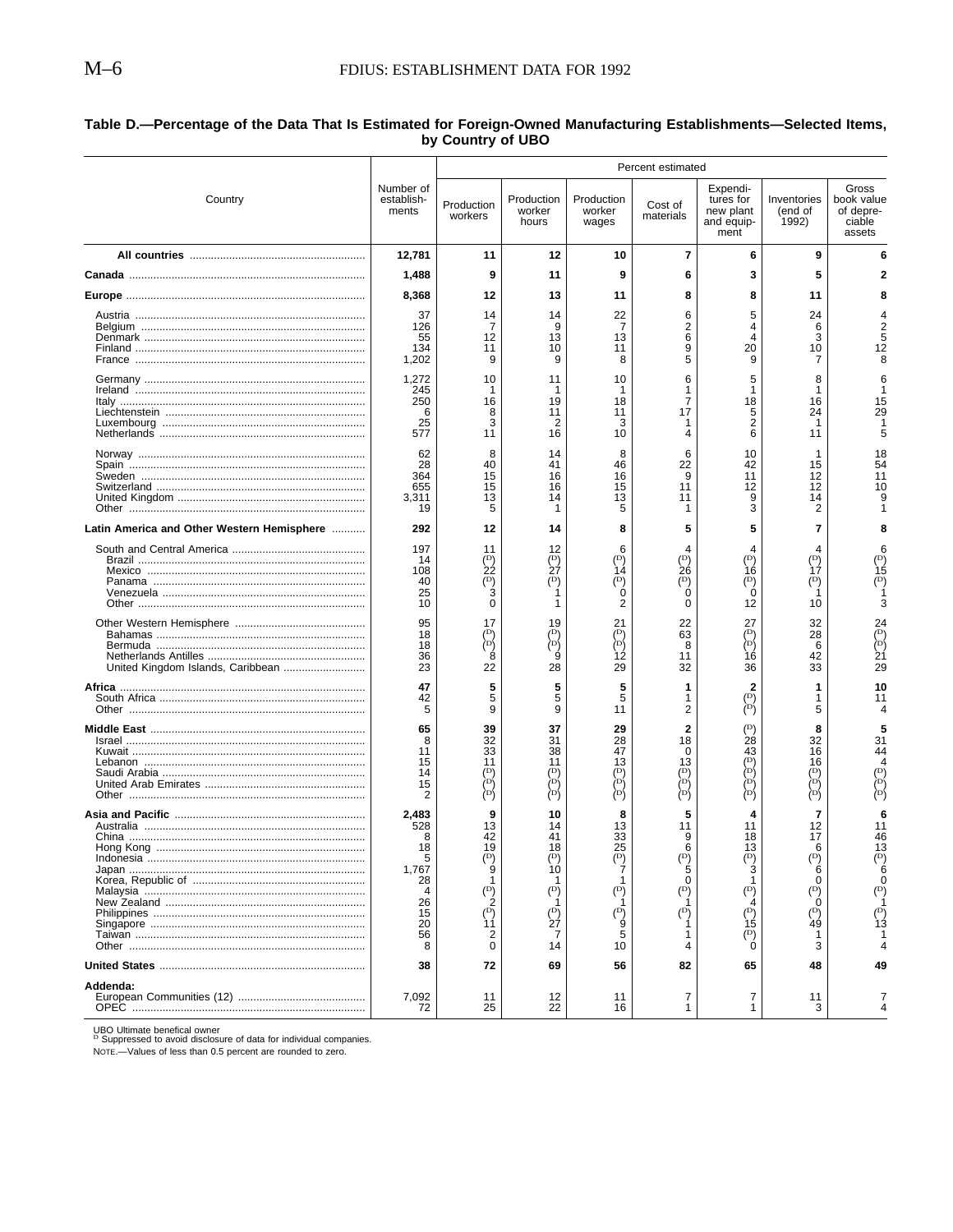<span id="page-7-0"></span>than that of BEA's enterprise data. The former cover the 50 States and the District of Columbia. The latter also cover Puerto Rico, the Virgin Islands, Guam, American Samoa, and other outlying U.S. areas. In the BEA data, employment in the latter areas was 34,500 in 1992.

*Definitional differences*

BEA data are reported on a fiscal year basis, whereas the Census Bureau data are generally on a calendar year basis.7 As a result, for some industries, BEA totals for certain items, such as compensation of employees, can differ from the totals for similar items based on the Census Bureau data for foreign-owned establishments.

7. In BEA's surveys, a U.S. affiliate's fiscal year is the financial reporting year for the affiliate that ended in that calendar year. In BEA's 1992 benchmark survey of foreign direct investment in the United States, affiliates with fiscal years ending in the last quarter of the calendar year accounted for almost threefourths of total U.S. affiliate employment. See *[Foreign Direct Investment in](http://www.bea.doc.gov/bea/meth/fdius92.pdf) [the United States: 1992 Benchmark Survey, Final Results](http://www.bea.doc.gov/bea/meth/fdius92.pdf)*.

#### **Table E.—Percentage of the Data That Is Estimated for Foreign-Owned Manufacturing Establishments—Selected Items, by State**

|              |                                     | Percent estimated                                |                               |                                                        |                                     |                                                          |                                     |                                                 |
|--------------|-------------------------------------|--------------------------------------------------|-------------------------------|--------------------------------------------------------|-------------------------------------|----------------------------------------------------------|-------------------------------------|-------------------------------------------------|
| <b>State</b> | Number of<br>establish-<br>ments    | Production<br>workers                            | Production<br>worker<br>hours | Production<br>worker<br>wages                          | Cost of<br>materials                | Expendi-<br>tures for<br>new plant<br>and equip-<br>ment | Inventories<br>(end of<br>1992)     | Gross book<br>value of<br>depreciable<br>assets |
|              | 12,781                              | 11                                               | 12                            | 10                                                     | $\overline{7}$                      | 6                                                        | 9                                   | 6                                               |
|              | 218<br>18<br>116<br>115<br>1,475    | 3<br>8<br>8<br>6<br>18                           | 4<br>7<br>16<br>6<br>19       | $\overline{2}$<br>11<br>12<br>7<br>15                  | $\overline{2}$<br>9<br>4<br>4<br>10 | 1<br>5<br>$\overline{7}$<br>7<br>9                       | $\overline{2}$<br>1<br>4<br>9<br>14 | 8<br>9                                          |
|              | 115<br>222<br>73<br>20<br>495       | 23<br>14<br>7<br>11<br>10                        | 28<br>14<br>8<br>13<br>17     | 22<br>13<br>6<br>8<br>14                               | 11<br>13<br>0<br>35<br>6            | 16<br>7<br>4<br>93<br>19                                 | 20<br>13<br>0<br>73<br>16           | 9<br>9<br>$\Omega$<br>$\binom{D}{15}$           |
|              | 531<br>27<br>25<br>713<br>385       | 7<br>26<br>19<br>14<br>5                         | 8<br>40<br>16<br>14<br>5      | 6<br>34<br>14<br>13<br>4                               | 5<br>6<br>3<br>7<br>3               | (D)<br>29<br>8<br>4                                      | 5<br>17<br>19<br>11<br>5            | 1Ó<br>8                                         |
|              | 109<br>99<br>242<br>132<br>59       | 11<br>2<br>$\overline{9}$<br>$\overline{2}$<br>8 | 9<br>3<br>11<br>5<br>12       | 9<br>$\frac{2}{8}$<br>$\overline{2}$<br>$\overline{7}$ | 14<br>0<br>3<br>0<br>9              | 14<br>3<br>3<br>0<br>6                                   | 11<br>12<br>-1<br>$\overline{7}$    | 10<br>6<br>5<br>6                               |
|              | 188<br>351<br>443<br>189<br>109     | 11<br>18<br>8<br>12<br>12                        | 12<br>18<br>9<br>12<br>13     | 12<br>18<br>7<br>11<br>8                               | 5<br>8<br>$\overline{7}$<br>5<br>8  | 22<br>16<br>4<br>6<br>9                                  | 11<br>14<br>7<br>9<br>9             | 9<br>17<br>5<br>5<br>5                          |
|              | 273<br>16<br>62<br>36<br>91         | 18<br>1<br>3<br>22<br>10                         | 19<br>8<br>3<br>20<br>9       | 18<br>7<br>$\overline{2}$<br>15<br>7                   | 13<br>$\Omega$<br>1<br>19<br>6      | 27<br>$(\mathbb{D})$<br>Ó<br>12<br>5                     | 11<br>-1<br>33<br>7                 | 9<br>10                                         |
|              | 588<br>33<br>620<br>549<br>13       | 18<br>11<br>22<br>6<br>42                        | 21<br>10<br>23<br>9<br>41     | 19<br>11<br>23<br>5<br>32                              | 14<br>13<br>19<br>3<br>13           | $\overline{7}$<br>$\overline{2}$<br>12<br>4<br>16        | 8<br>12<br>14<br>4<br>20            | 10<br>3<br>12<br>5<br>10                        |
|              | 685<br>109<br>137<br>684<br>42      | 10<br>6<br>5<br>11<br>20                         | 10<br>8<br>5<br>13<br>18      | 9<br>6<br>5<br>12<br>12                                | 3<br>3<br>5<br>25<br>7              | 6<br>6<br>4<br>11<br>6                                   | 12<br>13<br>6<br>13<br>9            | 11<br>7<br>7<br>5                               |
|              | 287<br>17<br>305<br>858<br>47       | 8<br>11<br>11<br>12<br>2                         | 9<br>10<br>12<br>14<br>2      | 8<br>10<br>12<br>10<br>$\overline{2}$                  | 3<br>16<br>5<br>3<br>$\overline{2}$ | 43<br>3<br>$\overline{2}$<br>$\overline{2}$              | 5<br>22<br>9<br>$\overline{7}$<br>4 | p<br>3<br>5                                     |
|              | 31<br>255<br>227<br>69<br>268<br>10 | 41<br>7<br>14<br>3<br>8<br>13                    | 47<br>8<br>13<br>3<br>8<br>13 | 38<br>6<br>9<br>$\frac{2}{7}$<br>6                     | 28<br>4<br>3<br>0<br>12<br>2        | 22<br>3<br>6<br>$\frac{2}{7}$<br>1                       | 22<br>8<br>7<br>0<br>7              | 18<br>8<br>4<br>$\overline{2}$<br>8<br>39       |

 $^{\rm D}$  Suppressed to avoid disclosure of data for individual companies.

NOTE.—Values of less than 0.5 percent are rounded to zero.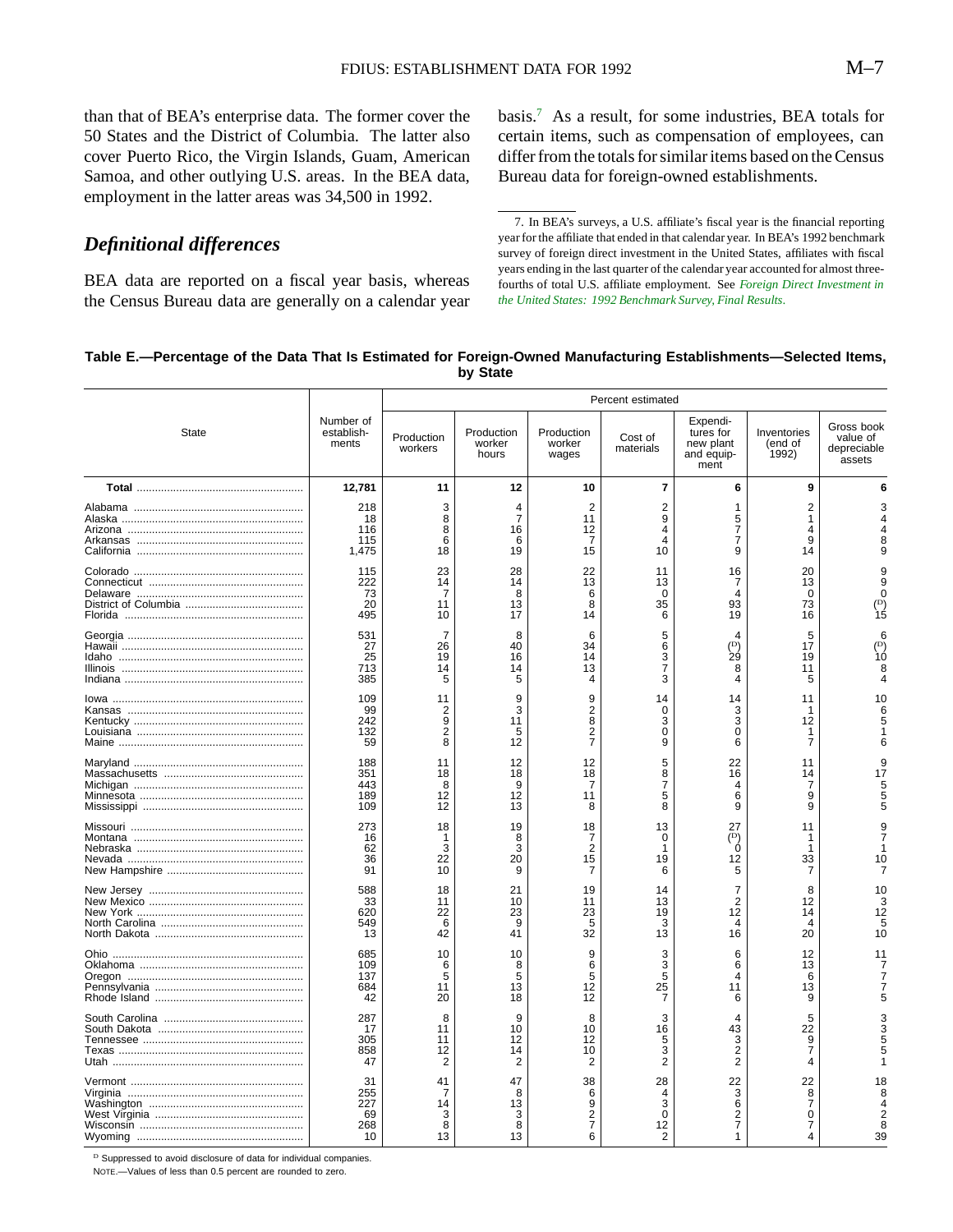In cases where similar items are available from both agencies, the BEA definitions sometimes differ from those used by the Census Bureau. These differences are noted in the ["Definitions"](#page-9-0) section.

### *Classification differences*

As noted earlier, most BEA data for U.S. affiliates are classified by primary industry of the consolidated enterprise, whereas the Census Bureau data are classified by the primary industry of each individual establishment within the enterprise. Affiliates are often highly diversified, and many of them are likely to have activities in industries other than the one that applies to the consolidated enterprise as a whole. As a result, totals for industries in the BEA data often differ significantly from totals for the same industries in the Census Bureau data.

# **Country and Industry Classification**

In tables that show data by country, the data are classified by country of ultimate beneficial owner (UBO) of the U.S. affiliate to which the establishment belongs. A UBO is that person that ultimately owns or controls, and therefore ultimately derives the benefits from owning or controlling, a U.S. affiliate. More specifically, the UBO is that person, proceeding up a U.S. affiliate's ownership chain, beginning with and including the foreign parent, that is not owned more than 50 percent by another person. The foreign parent is the first person outside the United States in a U.S. affiliate's ownership chain that has a direct investment interest in the U.S. affiliate. (See "General Notes to Tables" for additional details.)

How an establishment is classified by industry depends on whether the establishment is an operating or an administrative and auxiliary establishment.

Operating establishments produce goods and services for sale or produce goods for use by other establishments of the same enterprise and are classified based on their primary activity. This activity is generally determined by the principal product or group of products produced or distributed or by the services rendered by the establishment. In *mining and manufacturing*, establishments are classified based on the products produced: These establishments are usually classified in the industry for which the value of shipments of products primary to that industry is largest. In *construction*, establishments are classified based on major activity, as measured by the dollar value of business done. In *transportationand services*, establishments are classified on the basis of either their self-designation or information on receipts by type

of service provided. In *wholesale and retail trade*, establishments are classified on the basis of the commodity or commodity group that is the primary source of their receipts. In *finance, insurance and real estate*, establishments are classified on the basis of their self-designation, sources of revenue, or special inquiries.

Administrative and auxiliary establishments provide support services to the operating establishments of firms and are classified based on the industry classification of the operating establishments they serve. Because the administrative and auxiliary units of large companies typically serve establishments in more than one industry,they generally are not classified at the detailed industry level but rather are presented under a single, separate entry within each industry division.<sup>8</sup> Exceptions are mining; transportation and public utilities; and finance, insurance, and real estate. In mining, as is the case in the Census of Mineral Industries, administrative and auxiliary establishments are included in the principal four-digit industry served. In transportation and public utilities, as is the case in the Census of Transportation, Communication, and Utilities, administrative and auxiliary establishments of firms classified in pipelines, except natural gas (SIC 46), telephone, telegraph, and other message communications (SIC 481 and 482), and electric and gas services (SIC 491, 492, and 493) are included in the principal industry served; the administrative and auxiliary establishments of firms classified in the other industries within this division are included in the administrative and auxiliary entry for the division. In finance, insurance, and real estate, as is the case in the Census of Financial, Insurance, and Real Estate Industries, administrative and auxiliary establishments of firms classified as commercial banks, savings institutions, and credit unions (SIC's 602, 603, and 606) or as life insurance carriers, accident and health and medical service plans, fire, marine, and casualty, and surety insurance carriers (SIC's 631, 632, 633, and 635) are included in the principal industry served; the administrative and auxiliary establishments of firms classified in the other industries within this division are included in the administrative and auxiliary entry for the division.

# **Comparability with Data for 1987–91**

In general, the 1992 data for foreign-owned establishments are comparable with the 1987–91 data published earlier. In some industries, the sources of the 1992 data differ from those for earlier years, but the differences do not materially affect the comparability of the data.

<sup>8.</sup> In the 1992 Economic Census, such establishments are called "auxiliaries."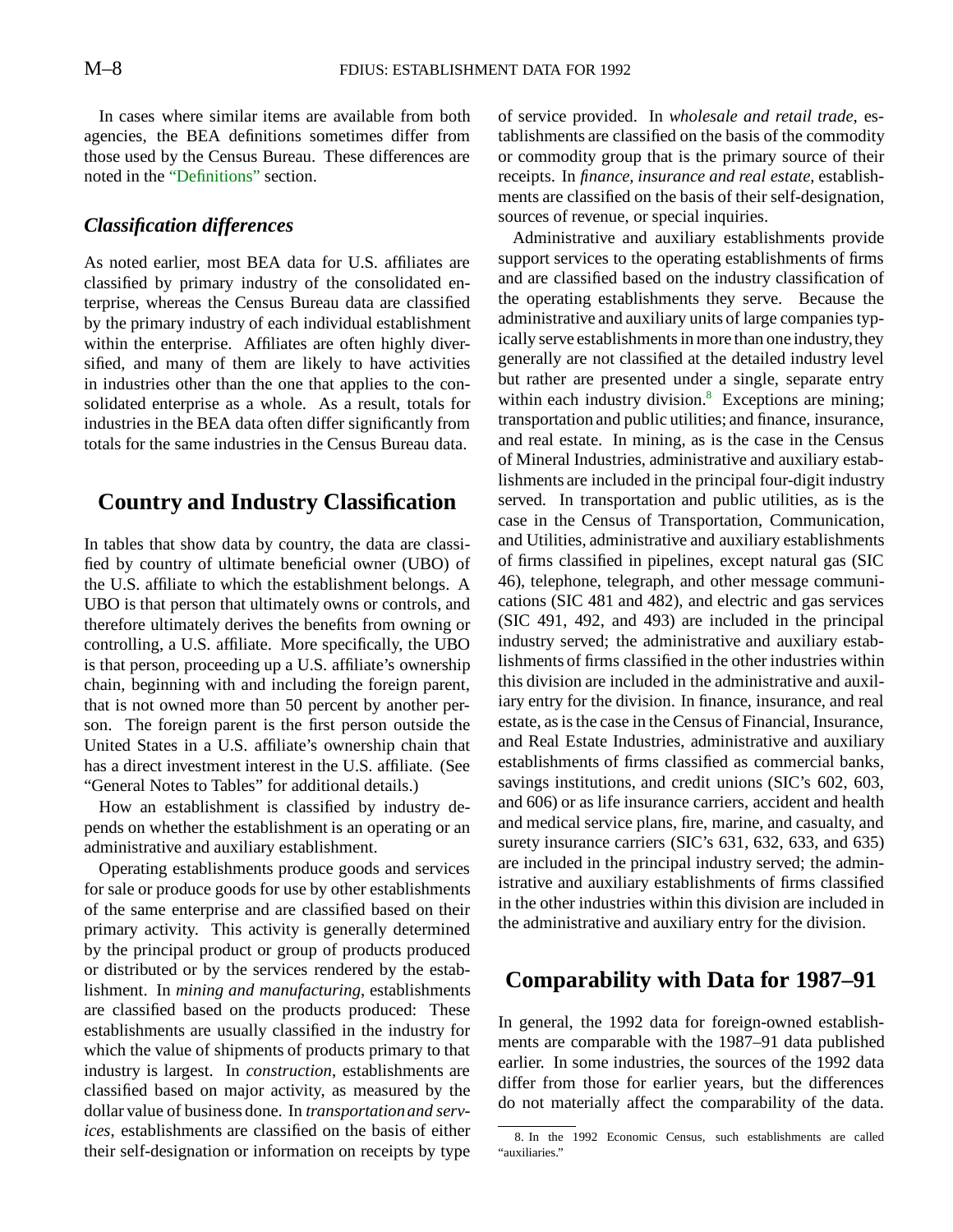<span id="page-9-0"></span>One difference results because finance, insurance, real estate, communications, utilities, and certain transportation industries were covered for the first time in the 1992 Economic Censuses. The 1992 data were obtained from these censuses, whereas the 1987 data were obtained from the SSEL. An additional difference is that, for manufacturing, the 1992 data were obtained from the Census of Manufactures, whereas the 1988–91 data were obtained from the Annual Survey of Manufactures.<sup>9</sup>

# **Definitions**

The definitions used in this publication are the same as those used in the 1992 Economic Censuses. The definitions are summarized below; in some cases, more detailed definitions may be found in the 1992 Economic Census publications. Most of the definitions are for items presented only for establishments in manufacturing. The four exceptions are the definitions for employees, establishments, payroll, and value of shipments or sales, which apply to items available for establishments in all industries. Where significant differences exist, the definitions used here are compared with the definitions used for the corresponding items in the BEA data.

#### *Benefits*

Data on benefits are presented for manufacturing establishments. Benefits, together with payroll, compose compensation of employees. Benefits consist of "social security and other legally required payments" and "employer payments and other programs."

*Social security and other legally required payments*.— These payments consist of all legally required employee benefits, primarily Federal old age and survivors' insurance (social security), unemployment compensation, and workers' compensation.

*Employer payments and other programs*.—These benefits consist of employer payments for voluntary employee benefit programs not specifically required by legislation, whether they are employer-initiated or the result of collective bargaining. They include employer payments for life insurance premiums, supplemental accident and sickness insurance premiums, pension plans, supplemental unemployment compensation, welfare plans, stock purchase plans on which the employer payment is not subject to withholding tax, and deferred profit-sharing plans. They exclude employer costs for company-operated cafeterias, in-plant medical services, free parking, discounts on employee purchases, and uniforms and work clothing for employees.

#### *Cost of materials*

Data on cost of materials are presented for manufacturing establishments. Cost of materials consists of direct charges actually paid or payable for items consumed or put into production during the year, including freight charges and other direct charges incurred by the establishment in acquiring these materials. It includes the cost of materials or fuel consumed, whether purchased by the individual establishment from other companies, transferred to it from other establishments of the same company, or withdrawn from inventory during the year. The major components of cost of materials are the following: (1) Raw materials, semifinished goods, parts, containers, scrap, and supplies put into production or used as operating supplies or for repair and maintenance during the year; (2) electric energy purchased; (3) fuels consumed for heat, power, or generation of electricity; (4) work done by others on materials or parts furnished by manufacturing establishments (contract work); and (5) products bought and resold in the same condition. Cost of materials excludes purchased services. Like value of shipments, totals for cost of materials for major industry groups and for manufacturing as a whole include large amounts of duplication. (See definition of value of shipments.)

#### *Cost of purchased fuels and electric energy*

Data on cost of purchased fuels and electric energy are presented for manufacturing establishments. Cost of purchased fuels and electric energy consists of the cost of fuels consumed for heat, power, or generation of electricity whether purchased from the establishments of other companies, transferred from other establishments of the same company, or withdrawn from inventory during the year, and the cost of purchased electric energy. The cost and quantity of purchased electric energy represent the amounts actually used during the year.

<sup>9.</sup> The sources for the all-U.S. establishment data to which the data for foreign-owned establishments are compared also differed between 1992 and the earlier years. In the industries covered for the first time by the Economic Censuses, the 1992 data were taken from the censuses, whereas the 1987 data were taken from County Business Patterns. Additionally, the 1992 data for manufacturing were obtained from the Census of Manufactures, whereas the 1988–91 data were from the Annual Survey of Manufactures. For a discussion of how data for all U.S. establishments from these sources differ, see the publications that present the data; in particular, for an analysis of how the data from the 1992 Census of Manufactures compare with the sample-based 1988–91 data from the Annual Survey of Manufactures, see the Annual Survey of Manufactures publication that presents data for 1994.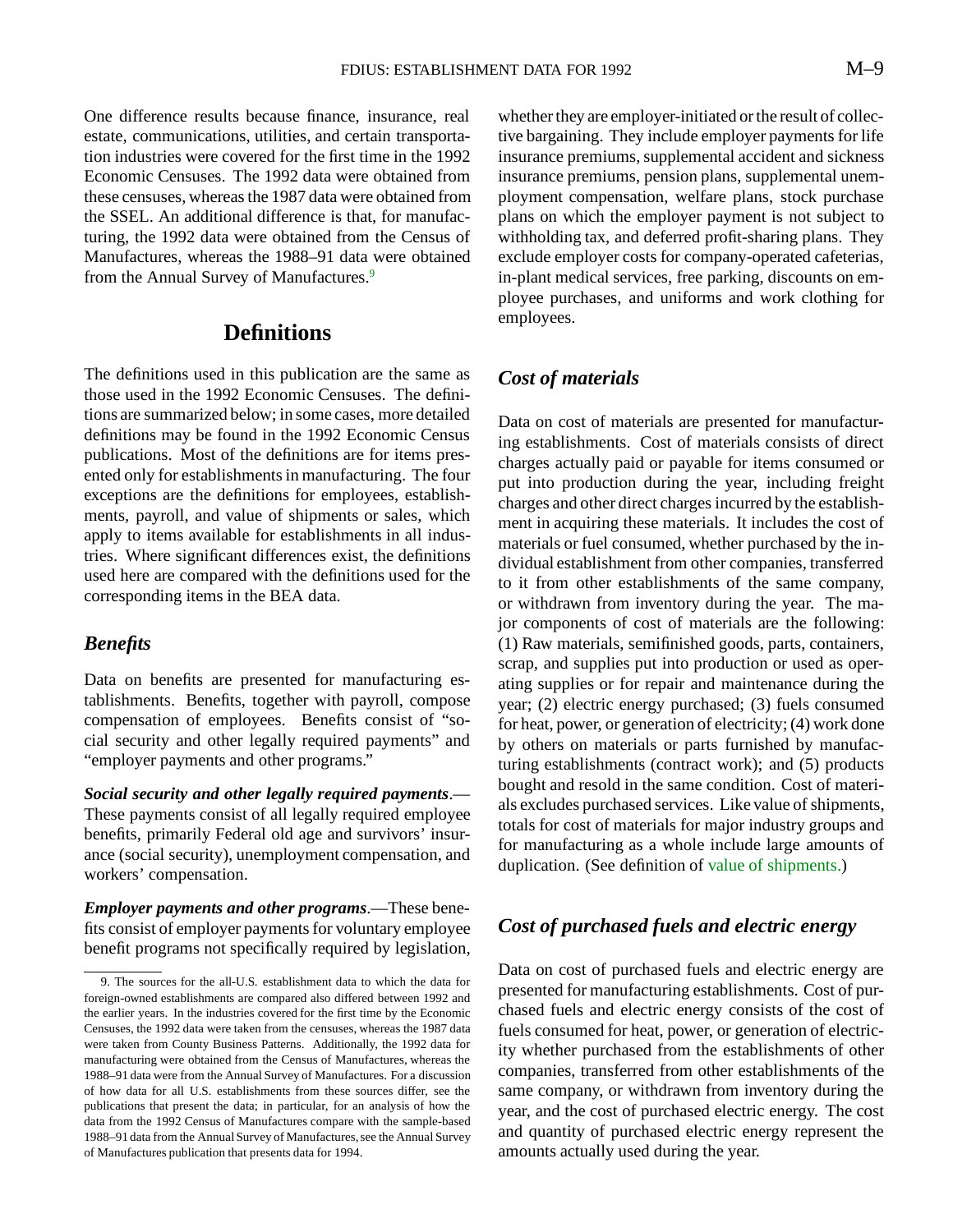#### <span id="page-10-0"></span>*Employees*

In all industries except construction, mining, and manufacturing, the number of employees is the number of full-time and part-time employees who were on the payroll in the pay period including March 12.

For construction, the number of employees is the average number of full-time and part-time employees on the payroll for the four pay periods including the 12th of March, May, August, and November. For mining and manufacturing, the number of employees is the average number of all full-time and part-time production workers on the payroll for the four pay periods including the 12th of March, May, August, and November, plus the number of other full-time and part-time employees on the payroll for the pay period including March 12.

Employees include salaried officers and executives of corporations; they exclude proprietors and partners of unincorporated businesses.

The number of employees for foreign-owned establishments differs somewhat from that for U.S. affiliates in the BEA enterprise data because of differences in the date at which employment is measured. In the enterprise data, the number of employees is the number of full-time and part-time employees who were on the payroll at the end of the enterprise's fiscal year.10

#### *Establishment*

An establishment is a single physical location where business is conducted or where services or industrial operations are performed. The data cover every establishment having one or more paid employees sometime during 1992. The number of establishments is the number that were in business at any time during 1992 (regardless of their status at the beginning or end of the year).

An establishment may be either an operating establishment or an administrative or auxiliary establishment. Operating establishments produce goods and services for shipment or sale to others. Administrative and auxiliary establishments are central administrative offices and auxiliary units of companies with more than one establishment. A central administrative office is an establishment primarily engaged in management and general administrative functions performed centrally for other establishments in the same company. An auxiliary unit is an establishment primarily engaged in performing support services for other establishments in the same company rather than for the general public or for other business

firms. Such support services include research, development, and testing; warehousing and storage; maintenance and repair; and other miscellaneous services.

# *Expenditures for new plant and equipment*

Data on expenditures for new plant and equipment are presented for manufacturing establishments. Expenditures for new plant and equipment consist of expenditures for (1) plants under construction, (2) permanent additions and major alterations to operating manufacturing establishments, and (3) new machinery and equipment used for replacement and for additions to plant capacity, if they were of the type for which depreciation accounts were ordinarily maintained. They include expenditures for assets acquired under capital leases. They exclude expenditures for facilities owned by the Federal Government but operated under contract by private companies and plant and equipment furnished at no cost to the manufacturer by communities and nonprofit organizations.

#### *Gross book value of depreciable assets*

Data on gross book value of depreciable assets are presented for manufacturing establishments. The gross book value of depreciable assets is the original-cost value of fixed assets (structures and machinery and equipment) in place at the end of the year. The values shown represent the actual cost of assets at the time they were acquired including all costs incurred in making the assets usable (such as transportation and installation). Included are all buildings, structures, machinery, and equipment (production, office, and transportation equipment) for which depreciation reserves are maintained. Excluded are nondepreciable capital assets, including inventories and intangible assets, such as timber and mineral rights.

#### *Other workers*

Data on other workers are presented for manufacturing establishments. Other workers are nonproduction employees of the establishment, including those engaged in factory supervision above the line-supervisor level. Other workers include employees in the following activities: Sales (including drivers/salespersons), sales delivery (highway truck drivers and their helpers), advertising, credit, collection, installation and servicing, clerical and routine office functions, executive, purchasing, financial, legal, personnel (including cafeteria, medical, etc.), professional, and technical. All employees at administrative and auxiliary establishments are included. Also included are employees engaged in the construction of major addi-

<sup>10.</sup> In the enterprise data, a U.S. affiliate's 1992 fiscal year was defined to be the affiliate's financial reporting year that ended in calendar year 1992. If an affiliate's end-of-year employment was unusually high or low because of temporary factors, a number reflecting normal operations was obtained.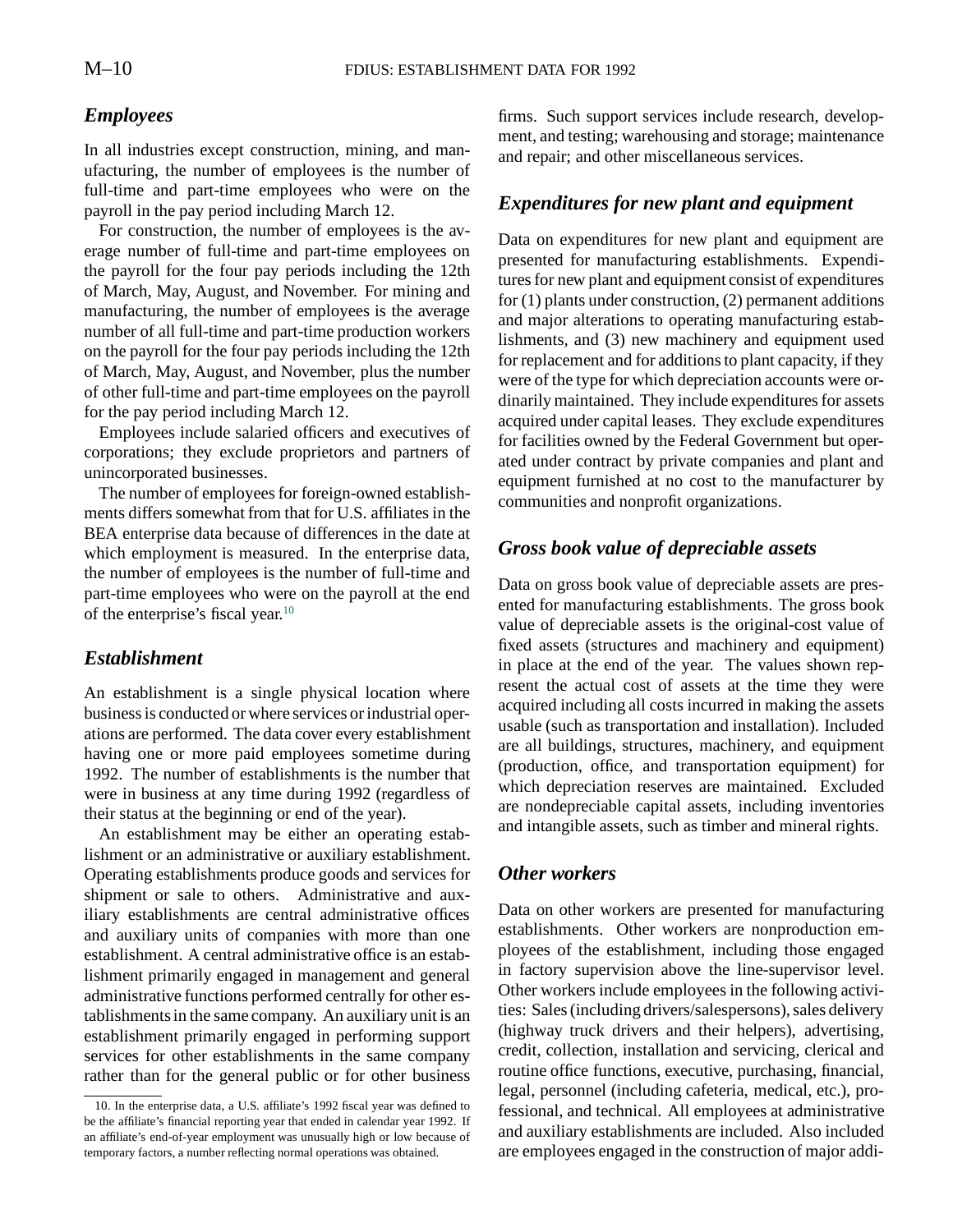tions or alterations to the plant and utilized as a separate work force. (See definition of production workers.)

#### *Payroll*

Payroll and benefits compose compensation of employees. Payroll consists of the gross earnings, paid in the calendar year, of all employees on the payroll of the establishment. It includes salaries, wages, commissions, dismissal pay, bonuses, vacation and sick leave pay, and compensation in kind, prior to such deductions as employees' social security contributions, withholding taxes, group insurance, union dues, and savings bonds. Salaries of officers and executives of corporations are included. Payments to proprietors and partners of unincorporated concerns, to members of the armed forces, and to pensioners carried on the active payrolls of establishments are excluded.

Payroll as shown for foreign-owned establishments is definitionally equivalent to "wages and salaries" as shown for U.S. affiliates in the BEA enterprise data. Totals for the two measures may differ because, among other things, the Census Bureau payroll data are measured on a calendar year basis, whereas the BEA wages and salaries data are measured on a fiscal year basis. $11$ 

#### *Production worker hours*

Data on production worker hours are presented for manufacturing establishments. Production worker hours consist of hours worked, including actual overtime hours (not straight-time-equivalent hours). They exclude hours paid for vacations, holidays, or sick leave.

#### *Production workers*

Data on production workers are presented for manufacturing establishments. Production workers are workers engaged in manual work and production operations or performing functions closely associated with production operations. They are workers up through the linesupervisor level at an operating establishment who are engaged in fabricating, processing, assembling, inspecting, receiving, storing, handling, packing, warehousing, shipping (but not delivering), maintenance, repair, janitorial and guard services, product development, auxiliary production for plant's own use (power plant, etc.), recordkeeping, and other services closely associated with these production operations at the establishment. (See definition of [other workers.\)](#page-10-0)

#### *Shipments or sales*

Data on shipments or sales are presented for operating establishments for all industries covered by the 1992 Economic Censuses, but such data are not available for the agricultural services, forestry, and fishing industries, which are not covered by the censuses.

The definition of shipments or sales varies by industry:

For *mining*, the item shown is the value of "shipments and receipts." Shipments include all products physically shipped from the establishment. Receipts include contract work done for others, except custom milling, and the value of products bought and sold without further processing.

For *construction*, the item shown is the "value of construction work." Construction work consists of the value of all work performed by general contractors, special trades contractors, and subcontractors and of land development and improvement work.

For *manufacturing*, the item shown is the value of "shipments." Shipments covers the net selling values, f.o.b. plant (exclusive of freight and taxes), of all products shipped as well as miscellaneous receipts.

Totals for value of shipments for major industry groups within manufacturing and for manufacturing as a whole include large amounts of duplication because the products of some industries are used as materials by others. This duplication results, in part, from the combination of related industries that represent successive stages in the production of a finished manufactured product. Examples are the combination of flour mills and bakeries in the food group and of pulp mills and paper mills in the paper and allied products group.

For *wholesale or retail trade*, the item shown is "sales." Sales includes sales of merchandise plus receipts for delivery, installation, maintenance, repair, alteration, storage, equipment rental, and other services.

For *transportation and public utilities*, the item shown is "operating revenue." Operating revenue includes gross revenue from customers or clients for services rendered, from the use of facilities and from merchandise sold.

For *finance, insurance, and real estate*, the item shown is "revenue." Revenue includes net premiums earned by insurance carriers, commissions and fees from all sources, rents, net investment income, interest, dividends, service contracts, royalties, and dues and assessments from members.

For *services*, the item shown is "receipts." Receipts includes receipts for services rendered, for the leasing of facilities and equipment, and for the sale of merchandise by service establishments. It also includes the total value of service contracts, amounts received for work subcon-

<sup>11.</sup> See [footnote 7.](#page-7-0)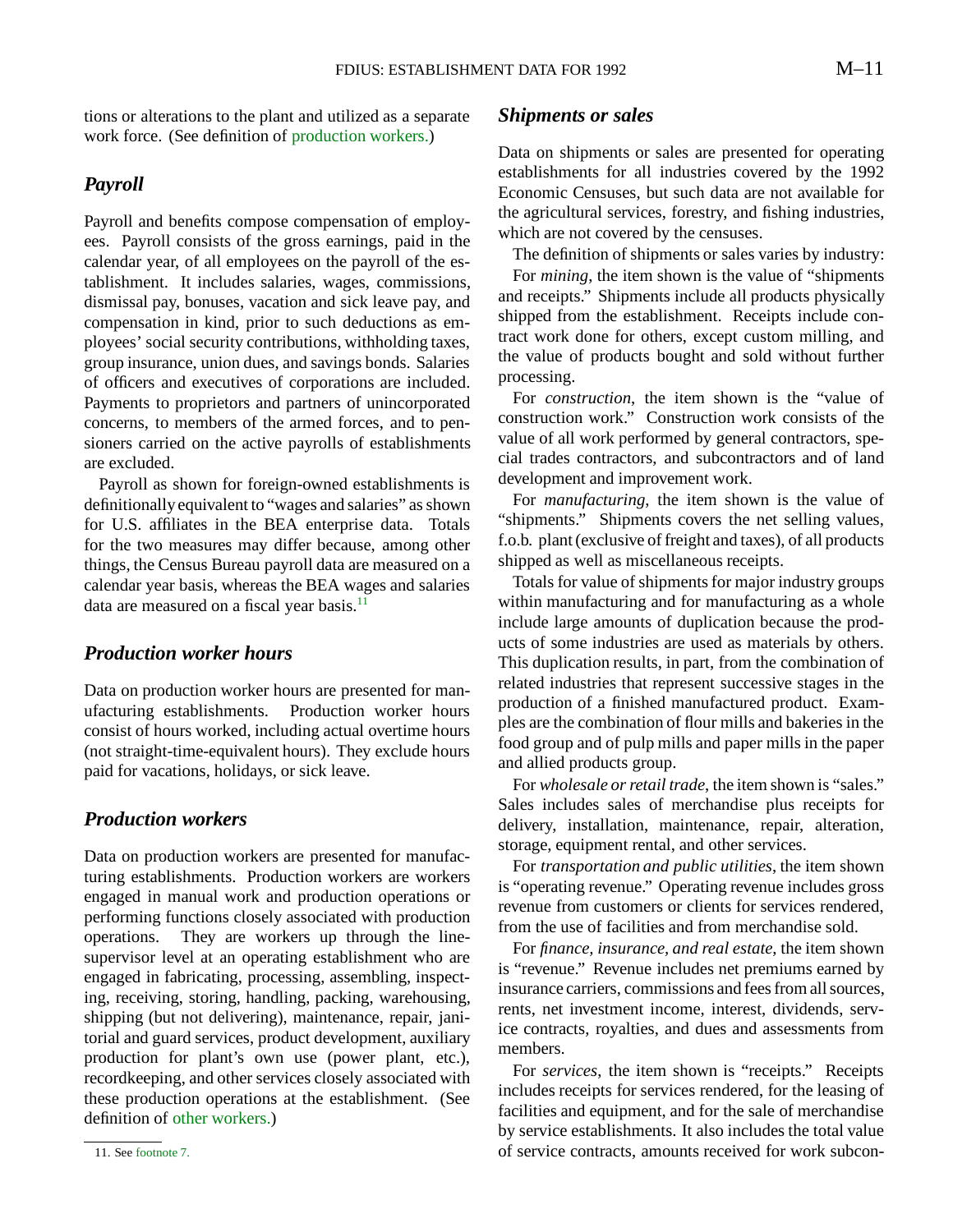tracted to others, and dues and assessments from members and affiliates.

The shipments or sales measure shown here for foreignowned establishments differs significantly in concept from the "sales" measure in the BEA enterprise data for U.S. affiliates. Because the shipments or sales data shown here are based on data reported at the establishment level, they include the value of shipments or sales between establishments within the same enterprise, as well as the shipments or sales of the establishment to outsiders. The BEA sales measure does not include shipments or sales between establishments within an enterprise, because the BEA data are reported on a consolidated enterprise basis, and, on this basis, only sales by the consolidated enterprise to outside individuals or firms are counted. As a result of this difference, the shipments or sales total for an enterprise obtained by summing across all establishments of the enterprise based on the Census Bureau data could be significantly higher than the sales total for the same enterprise based on the BEA data. Another difference is that, like payroll data, the Census Bureau measure is on a calendar year basis while the BEA measure is on a fiscal year basis.

### *Value added by manufacture*

Value added by manufacture is derived by subtracting the cost of materials (including materials, supplies, containers, fuel, purchased electricity, and cost of contract work) from the value of shipments (products manufactured plus receipts for services rendered). The result of this calculation is adjusted by the addition of value added by merchandising operations (the difference between the sales value and the cost of merchandise sold without further manufacture, processing, or assembly) plus the net change between beginning- and end-of-year finished goods and work-in-process inventories.

Value added by manufacture avoids the duplication in the value of shipments that results when the products of one establishment are used as materials by another. Value added by manufacture is considered the best value measure available for assessing the relative economic importance of manufacturing among industries and geographic areas.

Although value added by manufacture and BEA's enterprise measure of gross product are similar measures, they differ in definition and in method of computation. BEA's gross product measure is calculated as the sum of (1) factor incomes (that is, compensation of employees, profits, and interest), (2) nonfactor income (that is, indirect business taxes), and (3) consumption of fixed capital (that is, depreciation). Value added by manufacture, on the other hand, is calculated as the difference between the value of output (value of shipments plus the change in finished goods and work-in-process inventories) and the cost of materials consumed. The two measures differ because purchased services are excluded from gross product but are included in value added by manufacture and because sales, excise, and other indirect taxes are included in gross product but are excluded from value added by manufacture. Additionally, gross product reflects inventory change valued at replacement cost, whereas value added by manufacture reflects inventory change valued at book value.

# **Confidentiality**

The Census Bureau and BEA are prohibited by law from publishing data that disclose the identity of, or information reported by, individual companies. In this publication, data in each cell were tested to determine whether they should be suppressed to maintain confidentiality. The data on numbers of establishments and their distribution by employment size class are not considered confidential, and these items are shown for countries, industries, or States in instances where other items are suppressed. For employment of foreign-owned establishments, cells that are suppressed contain letter symbols indicating the employment size range for the cell. For all other items, suppressed cells are indicated by a "(D)"; no size ranges are given.

The data in this publication are presented at a highly detailed industry level. In tables that present crossclassifications of the detailed industry data, such as by individual State or by investing country, many cells at the greatest levels of detail are suppressed. The large number of suppressed cells in this volume is an unavoidable consequence of distributing data for a relatively small number of companies among a large number of highly detailed categories while upholding the legal requirement to preserve the confidentiality of the data of individual companies.